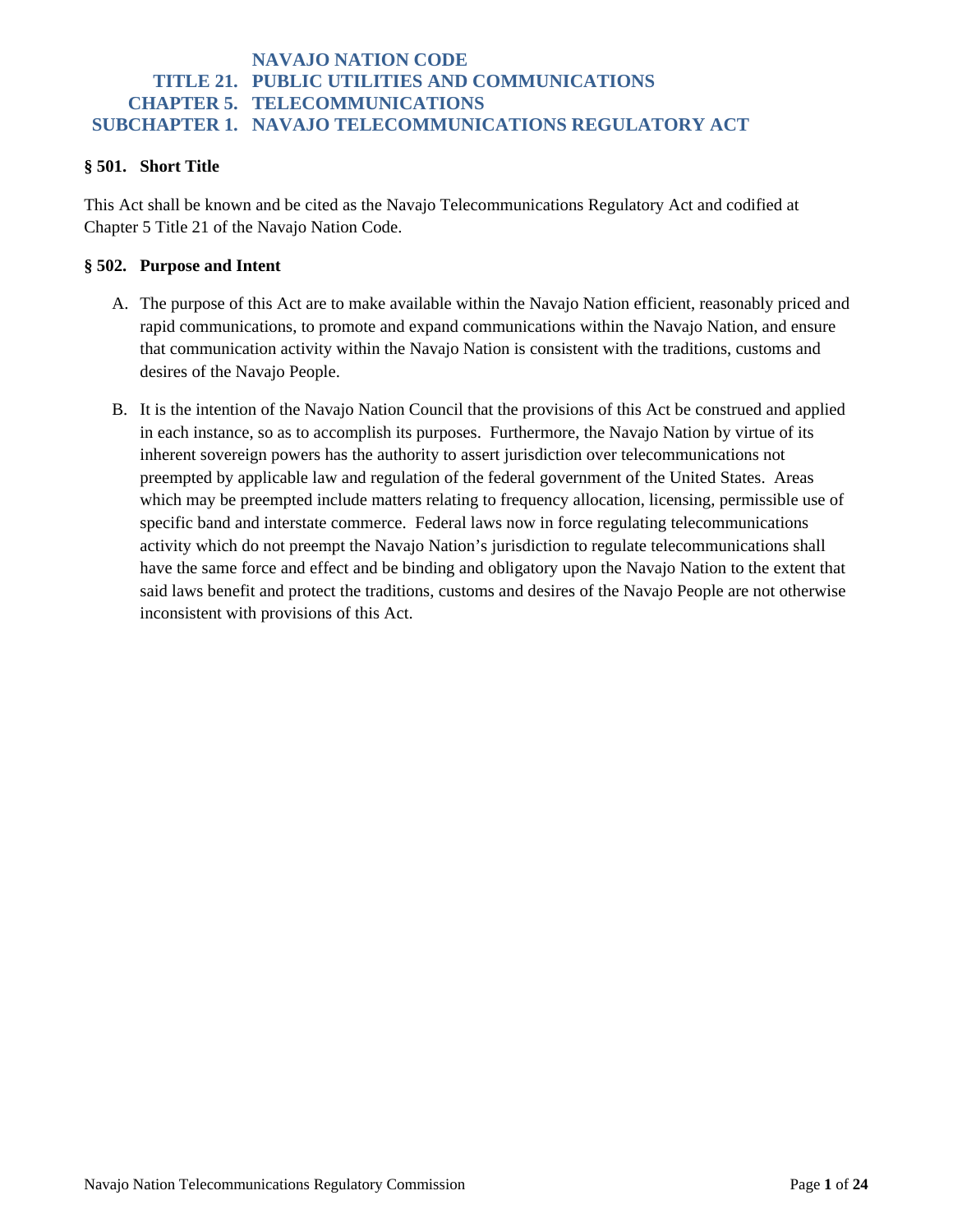#### **§ 503. Definitions**

For the purpose of this Act, the following definitions shall apply:

- A. "Broadcasting" means the dissemination of any radio or television communications intended to be received by the public directly or by the intermediary of relay stations.
- B. "Cable System" means a system of antennas, cables, amplifiers, towers, microwaves, waveguides, laser devices, satellite and/or other conductors, converters, equipment and facilities designed and constructed for the purpose of producing, transmitting, receiving, amplifying, storing, processing, and distributing audio, video, digital, or other forms of electronic or electrical signals capable of being transmitted by wire and cable to subscribing members of the public who pay for such services.
- C. "Certificate of Convenience and Necessity" means the certificate issued by the Commission to a person(s) doing business in telecommunications within defined service areas of the Navajo Nation. A Certificate of Convenience and Necessity may include or require to be filed with terms, conditions, or tariffs, and may contain terms, conditions, or tariffs found within franchise agreements.
- D. "Act" means the Navajo Nation Telecommunications Regulatory Act.
- E. "Commission" means the Navajo Telecommunications Regulatory Commission or any successor agency authorized by the Navajo Nation to regulate telecommunications.
- F. "Common Carrier" means a person(s) providing, or holding itself out as providing telecommunications service or services to the public for hire within the Navajo Nation.
- G. "Communications" means transmission, emission, or reception of information by any means of telecommunications.
- H. "Electromagnetic Spectrum" or "Radio Frequency Environment" means the entire range of wavelengths of frequencies of electromagnetic radiation from the longest radio waves to the shortest gamma rays.
- I. "Federal Communications Commission" or "FCC" means that agency as presently authorized by the U.S. Congress or any successor agency authorized by the Congress to regulate cable television, telephone systems, and other communications matters or facilities.
- J. "Franchise" means the contractual agreement between a telecommunications provider, who is required to have a franchise, and the Commission which defines the rights and responsibilities of each regarding the installation, construction, operation, terms and conditions of services and maintenance of a communications system within the Navajo Nation. A franchise agreement may include the terms, conditions, and tariffs contained within or required by a Certificate of Convenience and Necessity.
- K. "Franchises" means the approved holder of a franchise.
- L. "Licensee" means the holder of a valid license granted.
- M. "Navajo Nation" has the same meaning as Navajo Indian Country as defined in 7 N.N.C § 254, as amended.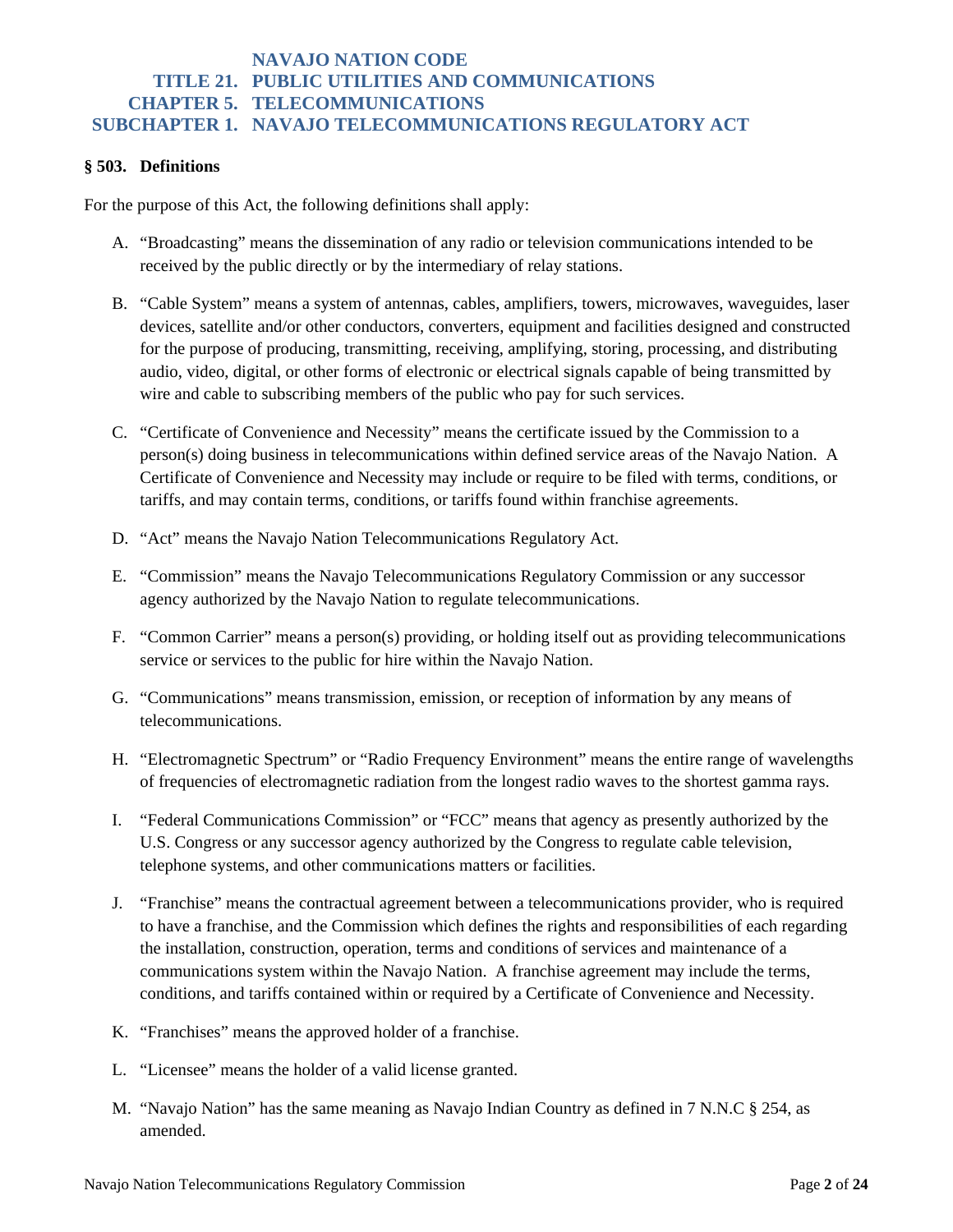- N. "Person" means a natural person, either a Navajo or non-Navajo individual, sole proprietorship, partnership, corporation, joint venture, trust, estate, unincorporated association, government (other than the government of the Navajo Nation and any whole owned subdivision or enterprise of that government), public or private organization, and any part, division or agency of any of the foregoing or any other entity.
- O. "Pole Attachment" means an attachment of a wire or cable by a telephone system, or a cable television system to a pole; the term also includes ducts or conduits and other underground apparatus requiring the use of public right-of-way, owned or controlled by a public utility.
- P. "Public Utility" means those applicants who have obtained a Certificate of Convenience and Necessity from the Commission to provide telecommunications service to subscribers or the general public within the Navajo Nation.
- Q. "Radio Communication" means the transmission by radio of writing, signs, signals, pictures, and sounds of all kinds, including all instrumentalities, facilities, apparatuses, and services (among other things, the receipt, forwarding, and delivery of communications) incidental to such transmission.
- R. "Radio Station" means a station equipped to engage in radio communications or radio transmission of energy.
- S. "Rates" means any rate, toll, rental, charge or classification of any person engaged in providing telecommunications services.
- T. "Subscriber" means the person or entity in whose name service is rendered, as evidenced by the signature on the application or contract for that service, or by the receipt and/or payment of statements, invoices or bills regularly issued in such name regardless of the identity of the actual user of the service.
- U. "Tariff" means the filed and approved rates, rules and regulations of a telecommunications serviceprovider that sets forth the services and products offered and the rates charged, and the terms and conditions for the use of those services and products.
- V. "Telecommunications" or "telecommunication" means any transmission, emission or reception (with retransmission or dissemination) of signs, signals, writings, images, and sounds of intelligence of any nature by wire, radio, light, electricity or other electromagnetic spectrum system, including but not limited to the telecommunications activity set forth §505(A)(2) of the Code.
- W. "Telecommunication Service" means the providing of voice or other communication service by telecommunications including without limitation, non-voice communication services, or data communication services which may interconnect with other telecommunication networks and/or involve operation of transmission/reception devices for binary information representation.
- X. "Telephone System" means all property and facilities used in connection with telephone communication, including with limitation, the providing of telephone service, with or without the use of transmission wires.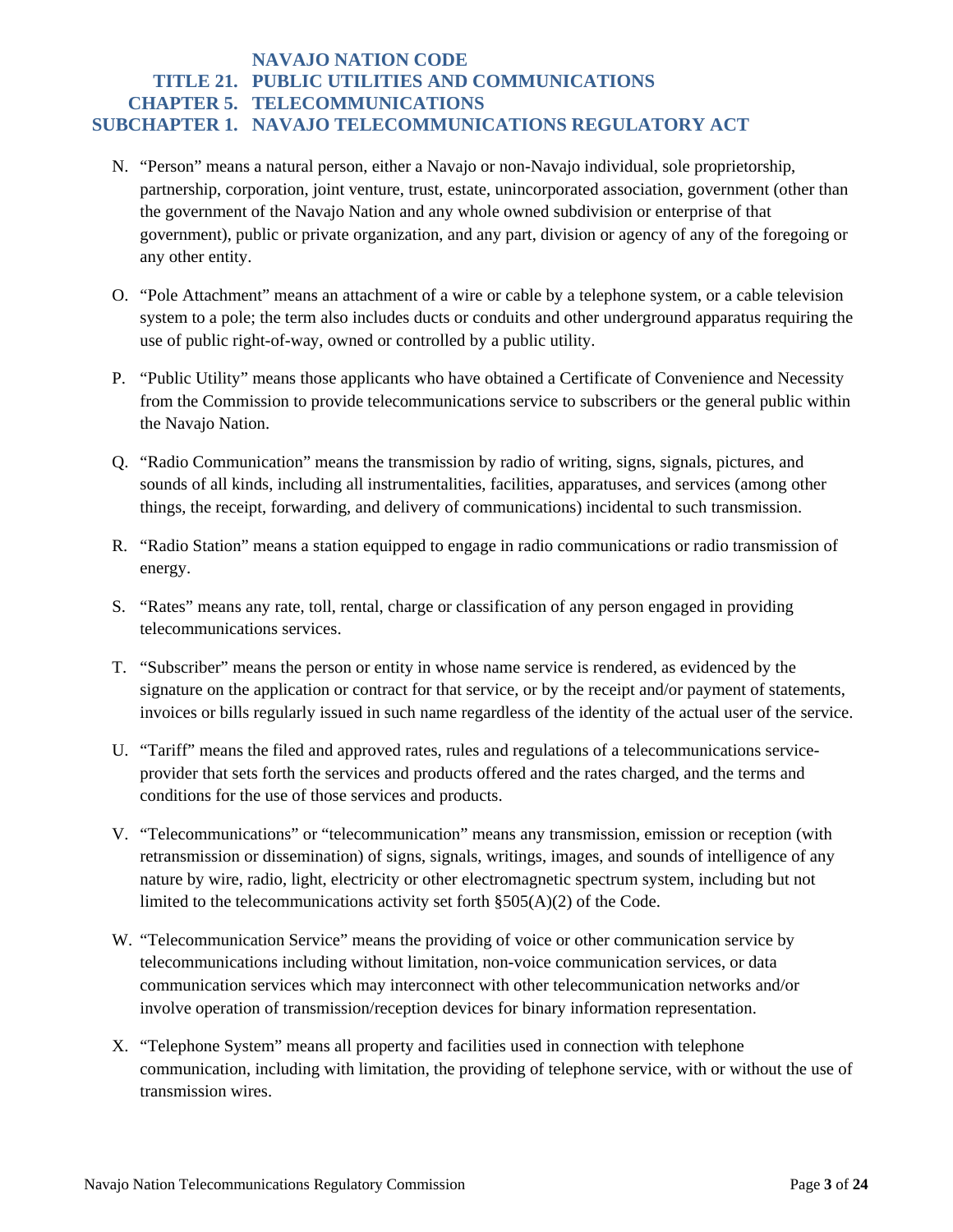Y. "Television Delivery Systems" means any transmission of television programming, via broadcasting, cable, microwave, other such means of program delivery.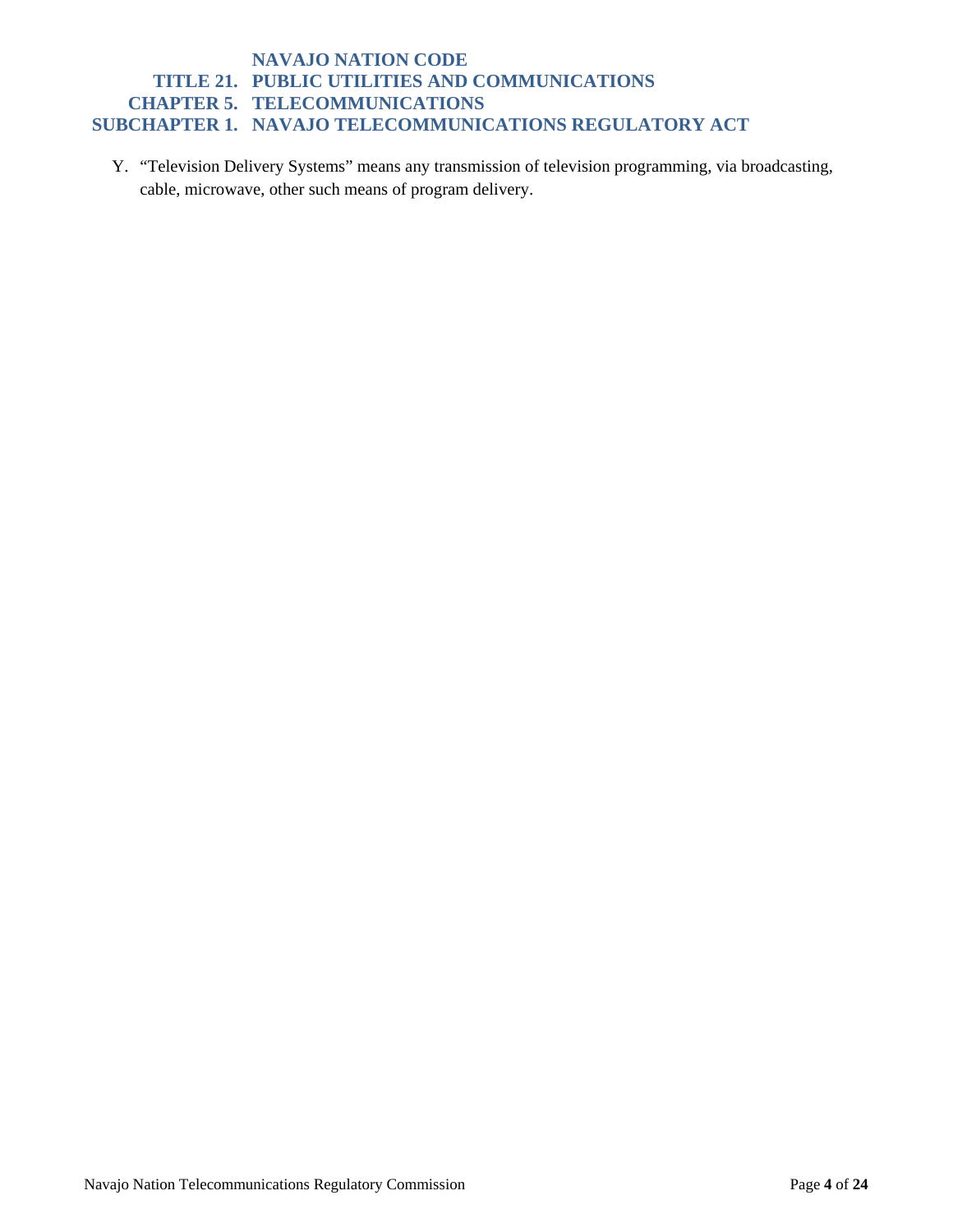#### **§ 504. Establishment; Composition; Staff**

The Commission shall carry out the duties of regulating telecommunications activities with the Navajo Nation. The establishment and composition of the Commission shall be governed by a plan of operation adopted by the Commission and approved by the Government Services Committee of the Navajo Nation Council. The administrative staff to carry out the duties and responsibilities of the Commission shall be as provided for in the Commission's plan of operation or in the Commission's rules and regulations.

#### **§ 505. Powers and Duties**

- A. In accordance with the Commission's plan of operation, the Commission shall have the power to perform any and all acts necessary and convenient to supervise, monitor, and regulate telecommunication and those persons providing telecommunications service within the Navajo Nation as specifically designated in the Chapter or in any rule, regulation, decision, order or other office pronouncement adopted hereunder, in the exercise of such power and jurisdiction.
- B. The Commission shall have the following specific powers:
	- 1. To promulgate such rules and regulations as appropriate for the accomplishment of its purpose and authority, duties and responsibilities pursuant to this Act, and to enforce such rules and regulations;
	- 2. To act upon and regulate any and all telecommunications activity with the Navajo Nation, including but not limited to telephone, television, telegraph, radio, cable television, satellite dishes, two-way radio, and other telecommunication services employing wire, radiowave, lightwave, electricity or any other electromagnetic system;
	- 3. To establish methods, procedures, conditions and fees for obtaining permits and approved tariff schedules for telecommunications services within the Navajo Nation;
	- 4. To establish procedures and requirements for hearings and investigations pertinent to the functions and powers of the Commission; to receive, consider and hear complaints concerning the noncompliance by any person, of any provision of this Act and/or the Commission's rules and regulations, decisions, orders or other official pronouncements; to issue and compel by power of subpoena the presence of any person or the production of any document, or any type of evidence deemed relevant to a matter properly before the Commission; to issue decisions and orders, opinions or other official pronouncements, on any matter properly raised before the Commission, and as many be necessary in the enforcement and implementation of its functions;
	- 5. To establish and impose fines and/or other civil sanction(s) deemed appropriate by the Commission, for violations of any provision of this Act and/or its rules and regulations, decisions, orders or other official pronouncement and;
	- 6. To establish and collect franchise, filing and other fees from persons at amounts which are appropriate for the matter for which such collection is being made.
	- 7. Consistent with powers and authorities granted herein and by 2 N.N.C §3454, to establish, implement and manage an effective 911 emergency response system within the Navajo Nation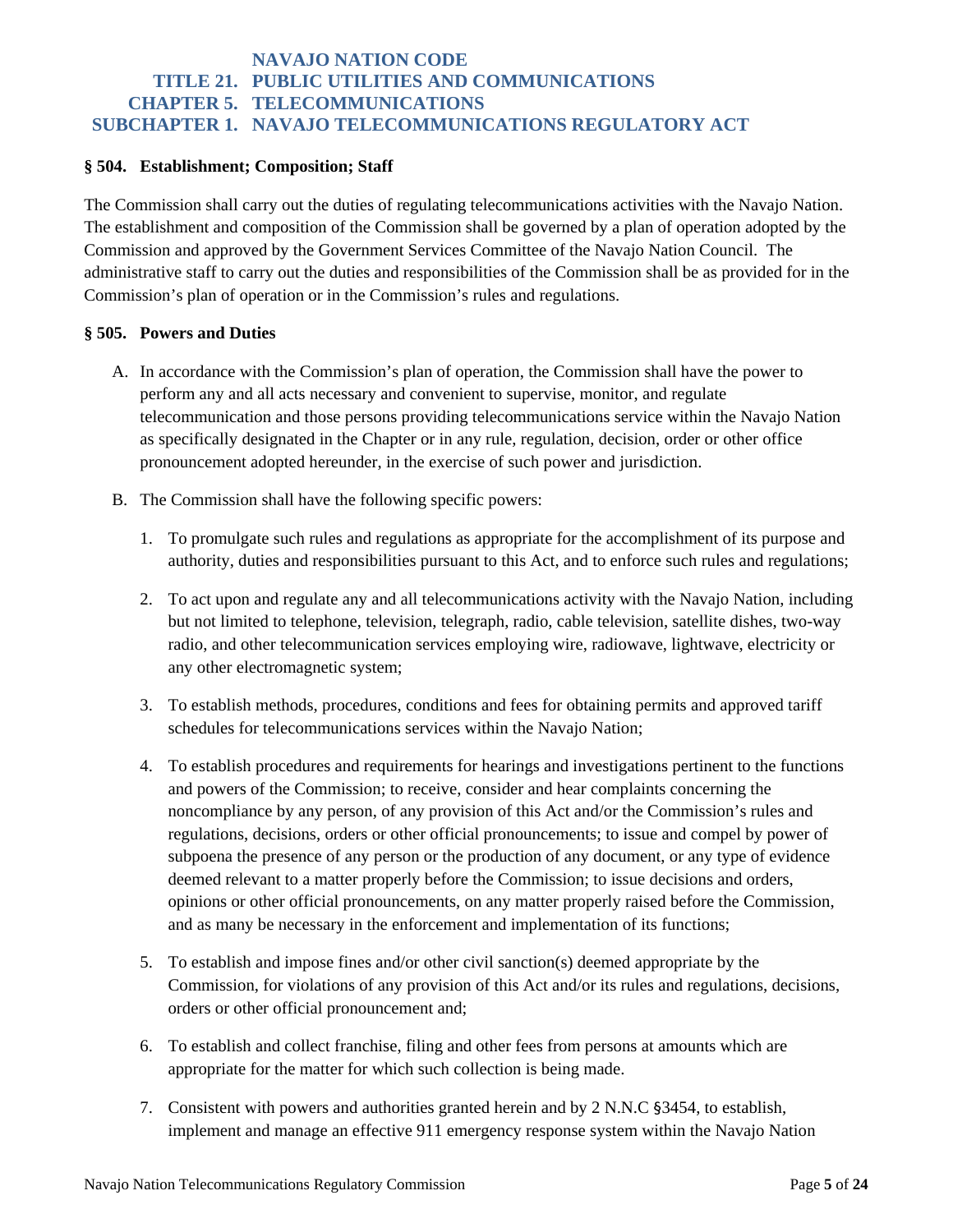#### **§ 506. Compliance and Enforcement**

- A. All persons engaging in telecommunications activities shall comply with the provision of this Act and all decisions or orders, rules, and regulations or the official pronouncements issued pursuant to the Act. Enforcement of this Act shall be by the Commission or through the Navajo Nation courts. The exhaustion of administrative remedies doctrine will apply to any third party seeking enforcement of the Act. The Commission is authorized to seek judicial enforcement of the Act without first acting administratively if circumstances so require. Members of the public shall have standing to make complaints or inquires to the Commission about any telecommunications activities on the Navajo Nation.
- B. Any Indian who violates any of the provision of this Chapter shall be guilty of an offense and, upon conviction, shall be sentenced to a term of imprisonment of not more than 180 days, or ordered to pay a fine not exceeding five hundred dollars (\$500.00), or both, in accordance with the provisions of Title 17, Navajo Nation Code.
- C. Any nonmember of the Navajo Nation who violates any of the provisions of this Chapter may be excluded from land subject to the Navajo Nation in accordance with the procedures set forth in 17 N.N.C. §§ 1901-1906, as amended.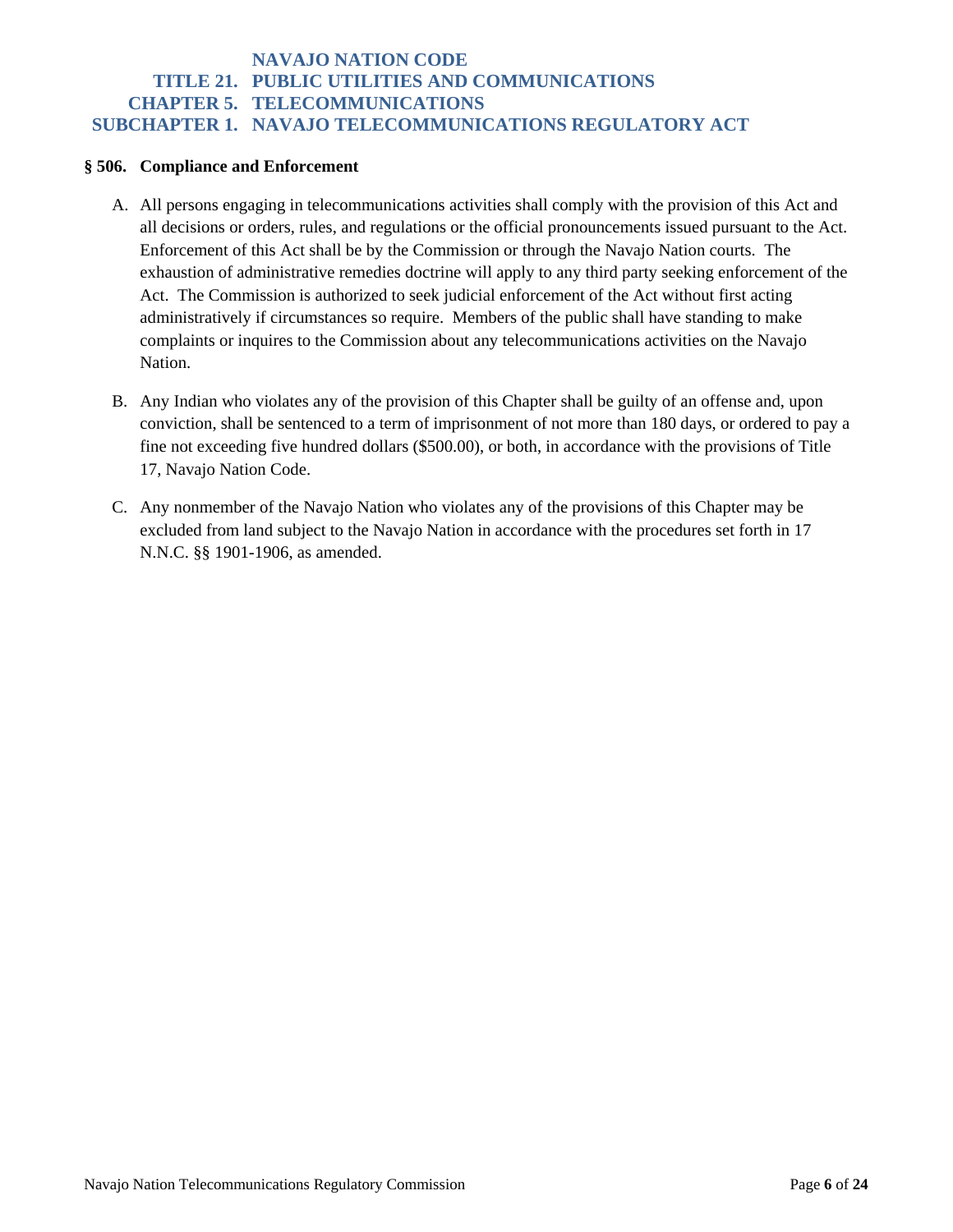### **§ 507. Jurisdiction**

The provisions of this Act shall apply within the Navajo Nation, as that term is defines in § 503(M) of this Act.

#### **§ 508. Cooperation with other Jurisdictions**

- A. Intergovernmental Agreements. Where the extent of telecommunications regulatory jurisdiction of the Navajo Nation and the states, and their subdivisions and agencies are not clearly defined or involve potential jurisdictional conflict, including, without limitation, potential jurisdictional conflict arising from the Commission's transition to a fully operational telecommunications regulatory body for the Navajo Nation, the Commission is authorized as the designated representative of the Navajo Nation to negotiate and develop for approval by the Intergovernmental Relations Committee of the Navajo Nation Council appropriate intergovernmental agreements or joint power agreements as are necessary to resolve such jurisdictional issues, and is further authorized to represent or intervene on behalf of the Navajo Nation in proceeding before the states and their subdivisions and agencies.
- B. Federal Communications Commission (FCC) Coordination. The Commission is vested with the authority of acting as the intermediary agency between the Navajo Nation and the FCC and in furtherance thereof to pool information and receive complaints. The Commission may, subject to applicable law, act as the intermediary for applications or complaints, filings, registrations, rulings, approvals and similar acts or matters before the FCC in those areas of telecommunications not specifically addressed in this Act or in the Commission's rules and regulations, provided nothing in this Act will prevent or interfere with the representing the Navajo Nation in proceedings before the FCC, including without limitation, intervening on behalf of the Navajo Nation on matters before the FCC.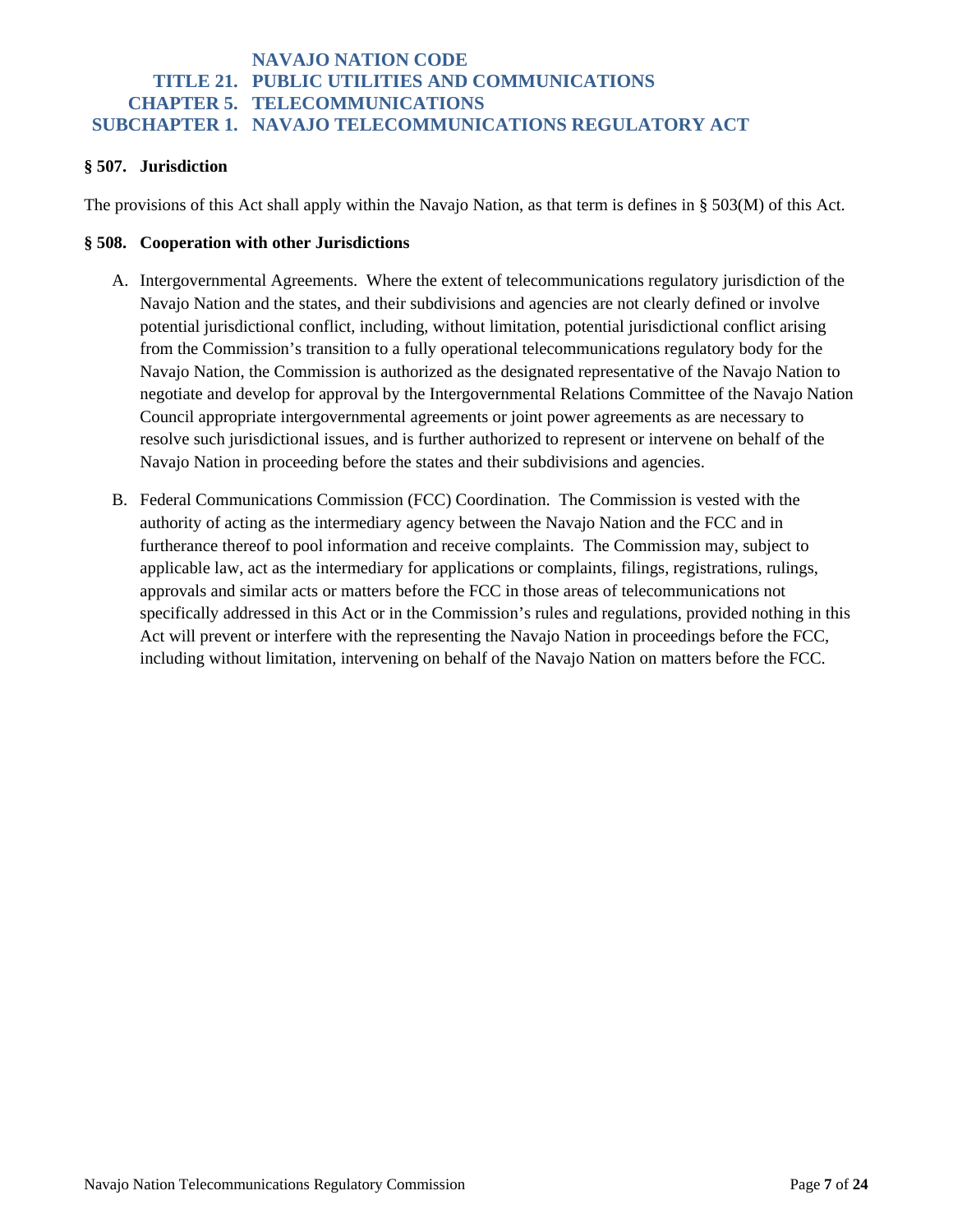#### **§ 509. General Provisions**

- A. Unlawful Use of Service. It shall be unlawful to obtain, with the intent to defraud, or with the intent to evade lawful charge, telecommunication services without proper payment thereof or the authorization of the subscriber of such services.
- B. Unlawful Discrimination. No telecommunications service provider shall, as to rates or service, make or grant any unreasonable preference or advantage to any person, or subject any person to any unreasonable prejudice or disadvantage based upon race, creed, national origin, sex, age, religion.
- C. Emergency. The Commission, upon its determination that an emergency exists, is authorized to take any and all actions necessary to address the emergency notwithstanding and other provision in this Act.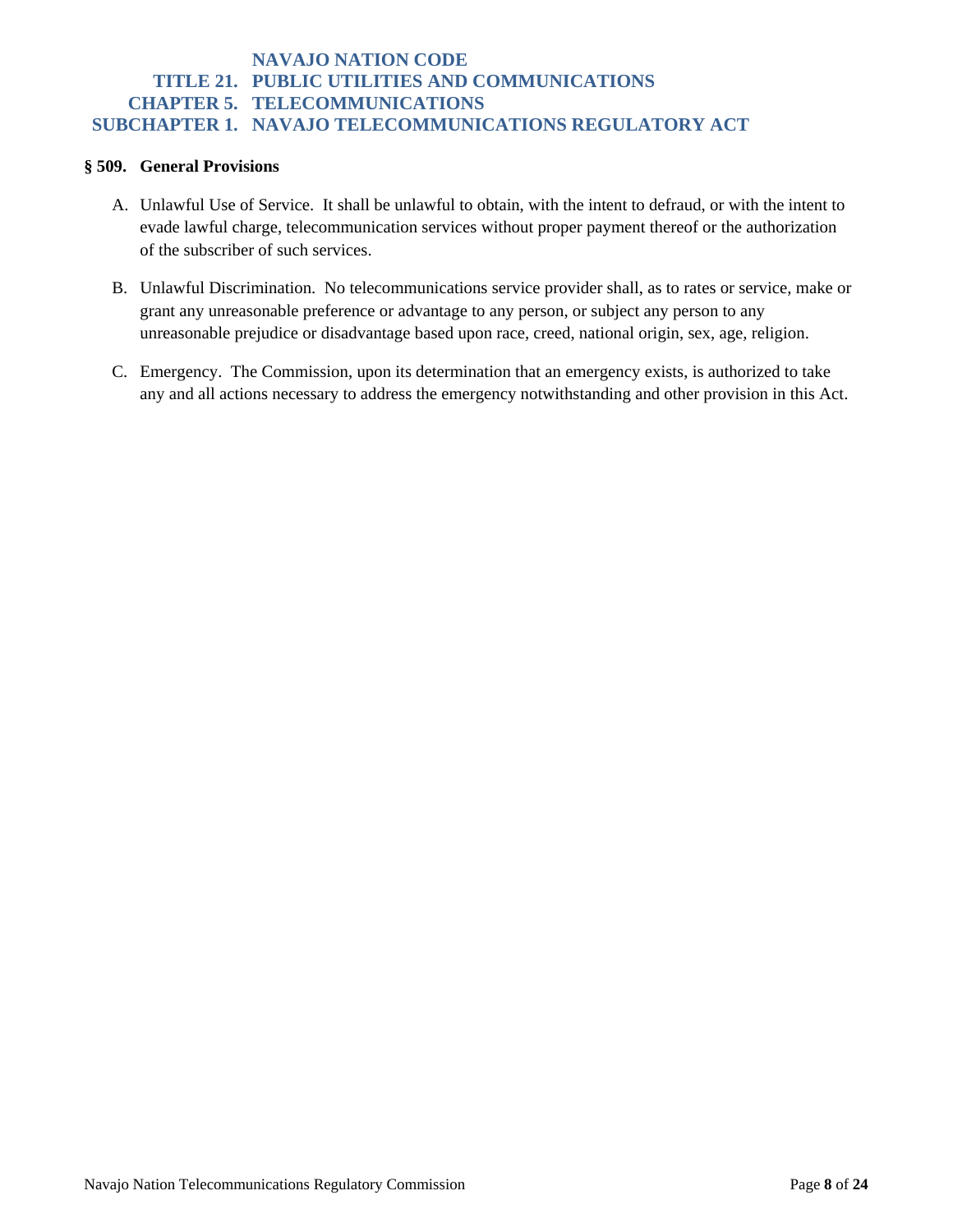#### **§ 510. Certificate of Convenience and Necessity**

- A. Restriction. No person shall engage in providing telecommunications services within the Navajo Nation, nor shall exercise any right or privilege under any franchise or permit, without first having obtained from the Commission a certificate of convenience and necessity, unless otherwise authorized in this Act. The Commission shall promulgate and issue specific rules and regulations establishing filing and informational requirements for applications for Certificates of Convenience and Necessity.
- B. Exemption of certain activities. The Commission may by rule or regulation exempt certain telecommunications services for the requirement of a Certificate of Convenience and Necessity.
- C. Construction. No person engaged, or intending to engage, in providing telecommunications services within the Navajo Nation shall begin construction of any line, service or system, or any extension beyond the defined boundaries of any existing Franchise or Certificate of Convenience and Necessity without first having obtained from the Commission a Certificate of Convenience and Necessity for the territory in which such construction or extension will occur, unless otherwise authorized in this Act.
- D. Application. Every applicant for a Certificate of Convenience and Necessity shall file with the Commission an application disclosing such information required by the Commission's rules and regulations, and accompanied by appropriate filing fees. Each applicant shall provide evidence of compliance with the applicable laws of the Navajo Nation, in accordance with the rules and regulations of the Commission.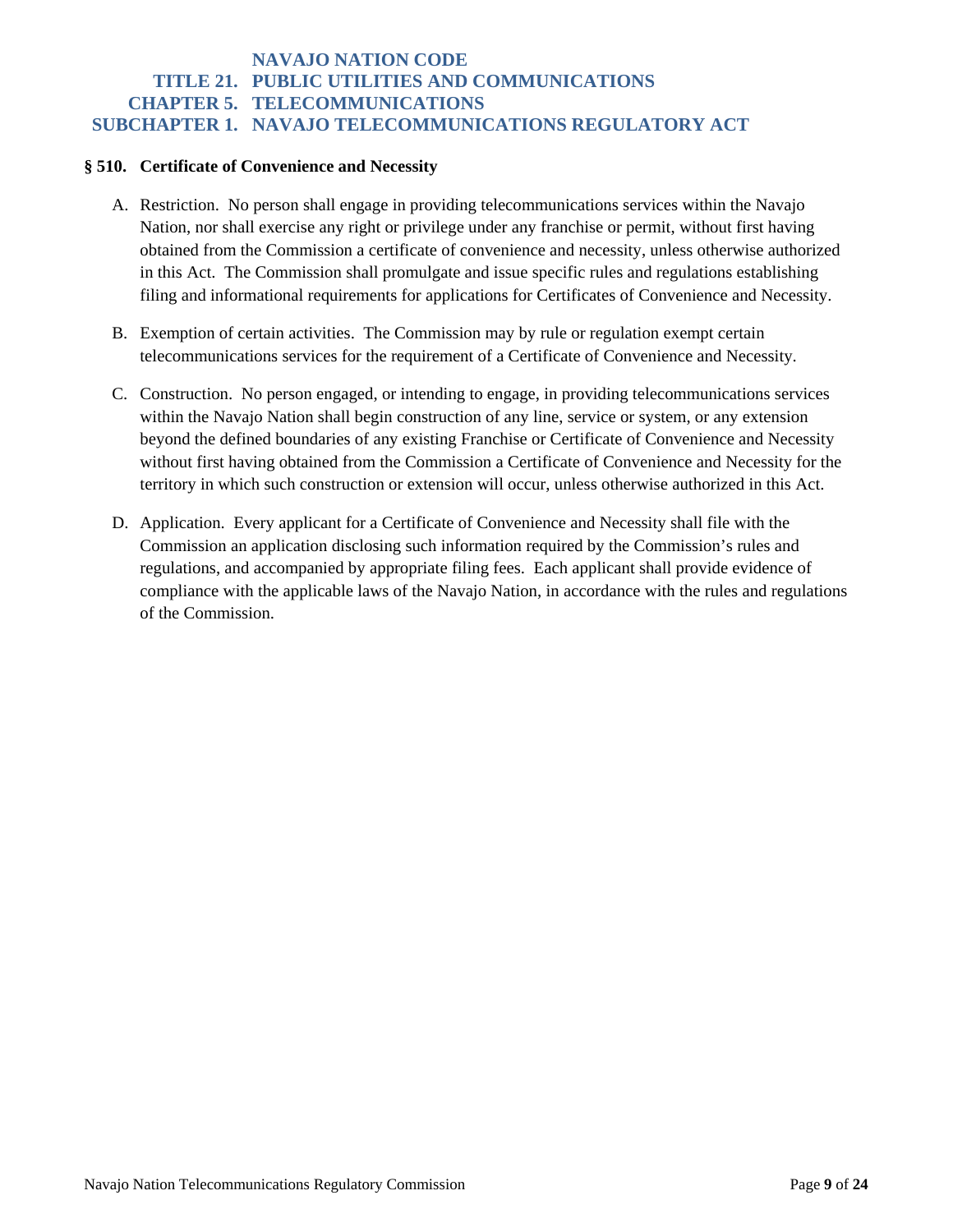### **§ 511. Tariffs**

- A. Rates; publication. Rates established by a person engaged in providing telecommunication services shall first be approved by the Commission for reasonableness and justness before such rates are implemented, in accordance with the Commission's rules and regulations. Every person engaged in providing telecommunications services shall print, and make available for public inspection its approved tariffs which include schedules showing the rates and terms of condition of service for the services rendered to the public.
- B. Unlawful rates; refunds. The Commission will have authority to prescribe rates where it finds in effect to be unlawful. The Commission is authorized to compel the return of any rates unlawfully collected by a direct refund or a general credit against future billings.
- C. Rules and regulations. All rules and regulations affecting or pertaining to its charges or services to the public adopted by a person engaged in providing telecommunications services shall be approved by the Commission for reasonableness or justness before such rule or regulation is implemented. Every rule and regulation not found to be reasonable or just by the Commission is prohibited and unlawful.
- D. Rate and Tariff Changes; application; notice; filing.
	- 1. No changes or adjustments to any existing, filed and approved tariff including, without limitation, and change in rates, territory served, rules, regulations or contracts, shall be made by any person engaged in providing telecommunications services except before, and a finding by the Commission, that a change or adjustment is reasonable and justified. Application for changes to the filed and approved tariff shall be made in writing to the Commission along with a filing fee, in accordance with the Commission's rules and regulations. A notice plainly stating the proposed change or changes and the existence of such application for a new proposed tariff shall be made available for public inspection and will be given to all subscribers.
	- 2. Requests for change in rates shall be heard and acted upon by the Commission pursuant to § 516 of this Act and the Commission's rules and regulations. The Commission will render a final decision on a request for a change in rates within 180 days from the date of filing, or the rate that is filed will thereafter become effective at the beginning of the next billing period following, the expiration of the 180-day period and will remain in effect until the Commission makes its decision on the request rate change. The 180-day period specified in this §511(D)(2) will not begin to run for any pending request for a until the effective date of this Code.
	- 3. The Commission may for good cause shown, or upon agreement with the person requesting tariff changes, modify, deny, suspend, or delay the implementation of any proposed tariff changes.
	- 4. Nothing within this Section shall prohibit any person providing telecommunications service from offering discounts or promotions or establishing rates at a level below that established by the Commission on a non-discriminatory basis, provided at least 15 days prior to offering such discounts or promotions such discount or promotion will be filed with the Commission in accordance with it rules and regulations.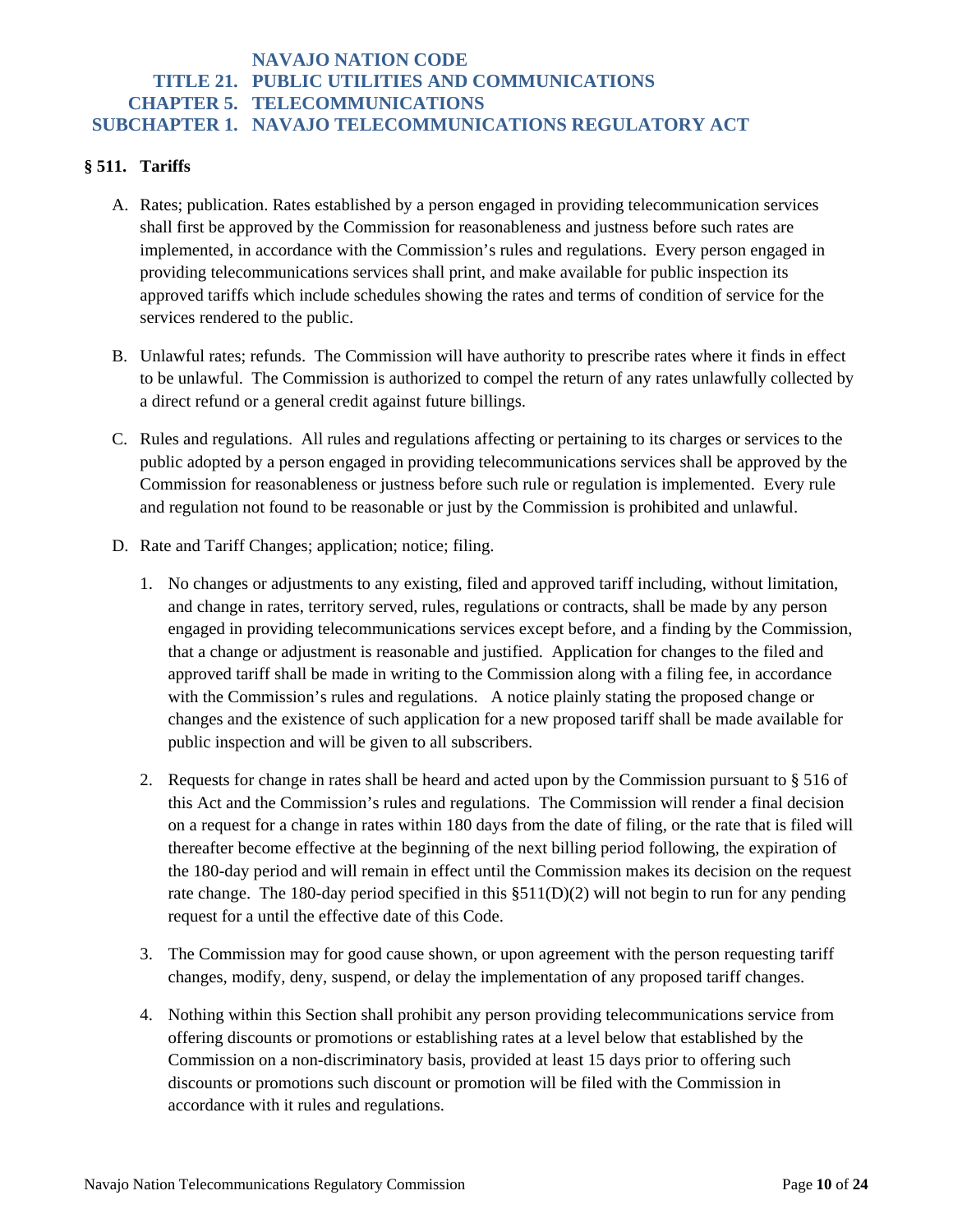#### **§ 512. Requirements for Accounting, Annual Statement, and Audits**

- A. Accounting System. The Commission may adopt rules and regulations establishing an accounting system to be kept by any person(s) engaged in providing telecommunications services, and prescribe the manner in which accounts shall be kept. It may prescribe the forms of accounts, records, and memoranda to be kept, including records covering receipts and expenditures of money and other records necessary to carry out the provisions of this Act. Special rules may be established for different classes of those providing telecommunications services, such as those persons additionally engaged in providing interstate communications services.
- B. Certified Annual Financial Statement. Every person engaged in providing telecommunications services shall file a current annual financial statement to the Commission by a certified public accountant and in accordance with the rules and regulations of the Commission, every year on or before the first day of May or as may otherwise be approved by the Commission.
- C. Audits. If any person engaged in providing telecommunications services fails to comply with any provision of this Section or upon the discretion of the Commission if there is good cause, the Commission or its designated representative is authorized to conduct or cause to be conducted an audit of the financial records and management of such person. Expenses incurred for such an audit shall be borne by the person.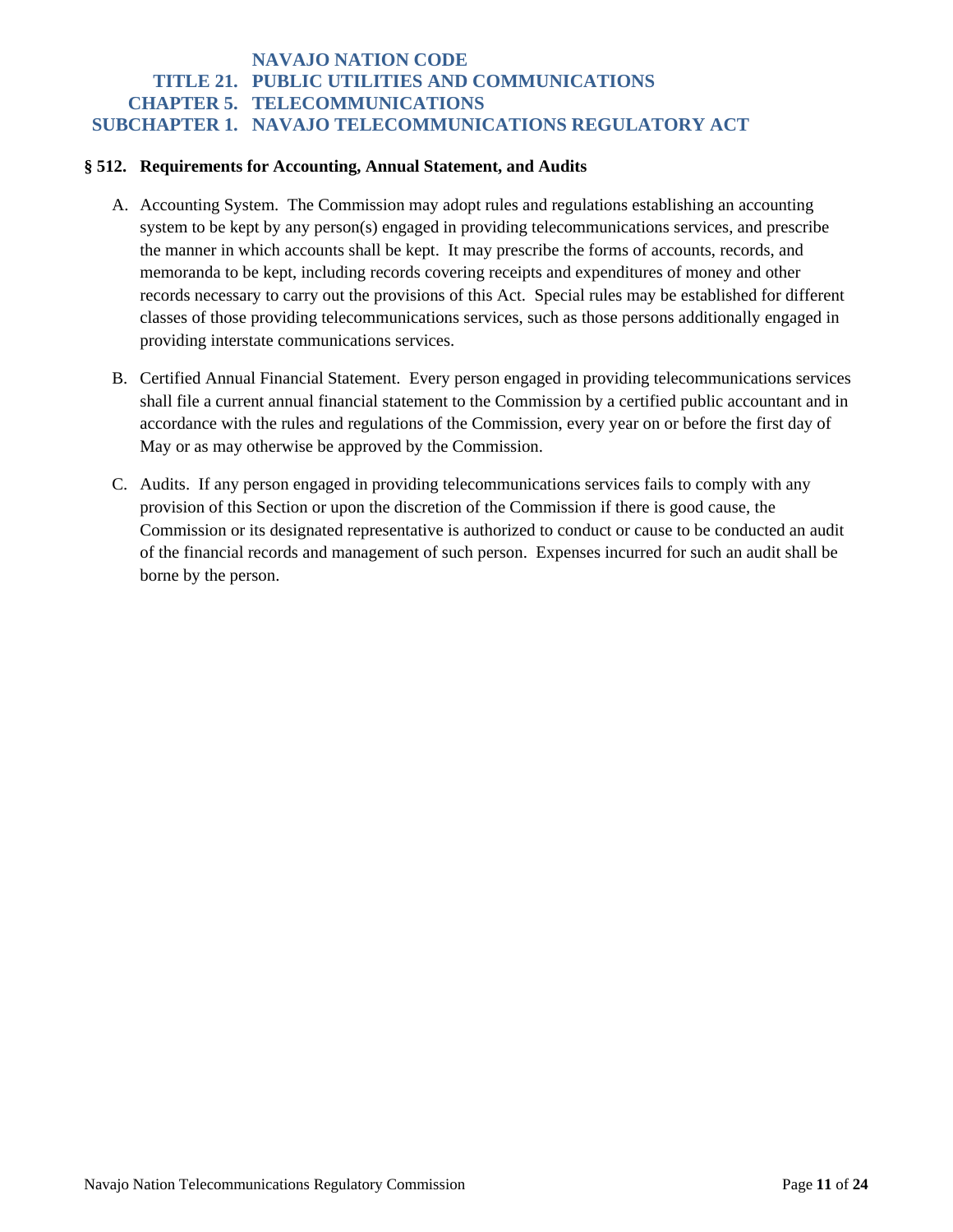#### **§ 513. Quality of Service; Complaint**

- A. Rules and Regulations for Quality Service. The Commission may adopt, promulgate, and enforce rules and regulations to insure that the quality of telecommunication services are adequate, efficient, just and reasonable. All persons providing telecommunications services within the Navajo Nation shall take all reasonable actions to ensure that the quality of service provided is equivalent or superior to similar service available in areas outside of the Navajo Nation. The scope of this provision may include but shall not be limited to, continuity of service, service availability, the extent of service, service interruptions, billing and collection procedures, quality of equipment, termination of service, deposits, and resolution of complaints.
- B. Telecommunications connections; joint rates. When the Commission finds that a physical connection can reasonably be made between the lines of two or more telecommunications service providers to form a continuous line of communication, and that public convenience and necessity will be served thereby, or that two or more telecommunications service providers have failed to establish joint rates, tolls, charges, for service by or over their lines, and that is reasonable and just that a connection be established, the Commission may require that a connection and joint rates be made in accordance with § 524, provided this § 513(B) will not apply where the purpose of the connection is primarily to secure transmission of local messages or conversations between points within the same town or community.
- C. Non-compliance; violations. Complaints alleging non-compliance or violations, rules, regulations, decisions, orders or other official pronouncements adopted by the Commission concerning the quality of telecommunications shall be filed with the Commission in accordance with the rules and regulations of the Commission and shall be heard by the Commission within 45 days of filing.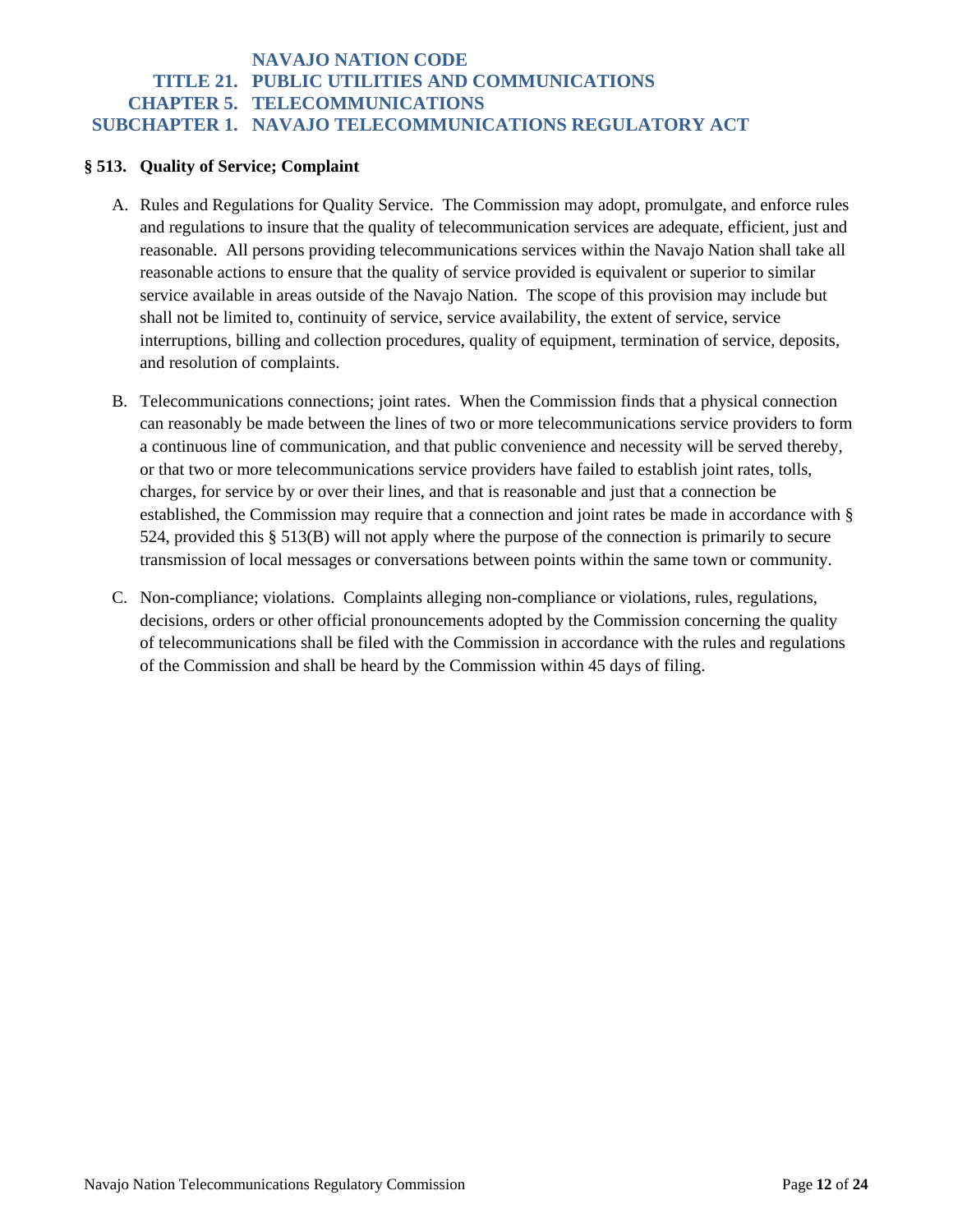#### **§ 514. Health and Safety**

- A. Compliance with health and safety codes. The Commission may adopt, promulgate, and enforce rules and regulations requiring every person engaged in telecommunications to construct, maintain, and operate it line, system, facilities, equipment, apparatuses, and premises in such manner as to promote and safeguard the health, safety and welfare of its employees, customers, and the public; to this end, the Commission may prescribe, among other things, the installation, use, maintenance and operation of appropriate safety or other devices, and to require the performance of any other acts which the health, safety, or welfare of it employees, customers or the public may demand.
- B. Non-compliance; Violations. Complaint alleging non-compliance or violations of the rules and regulations, decisions, orders or other official pronouncements adopted by the Commission concerning the health and safety as described herein may be filed with the Commission by any aggrieved party in accordance with the Commission's rules and regulations.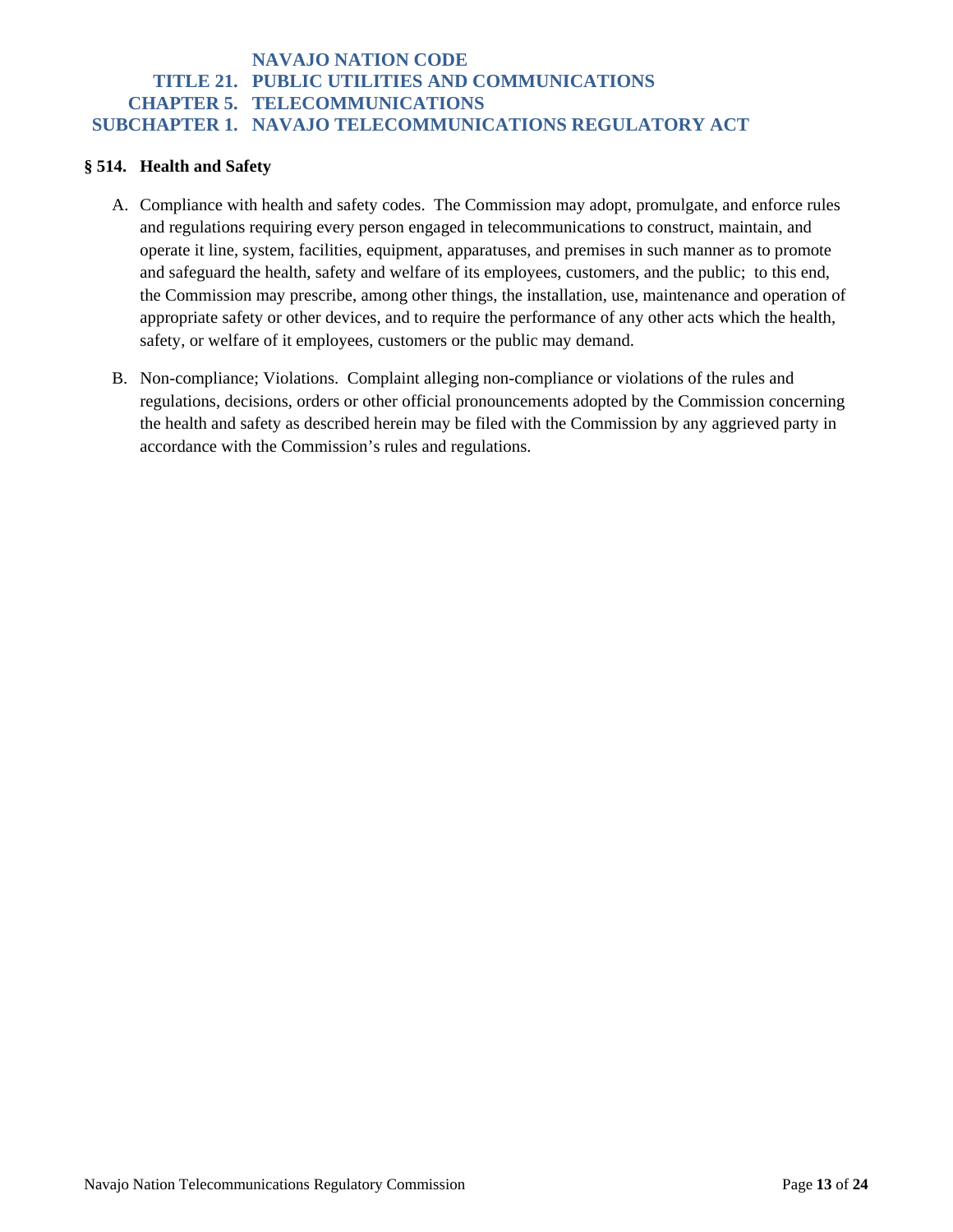#### **§ 515. Rulemaking Process; Adoption of Rules and Regulations**

- A. Establishment of Rules and Regulations. The Commission may promulgate rules and regulations in accordance with this Act, for the purpose of enforcement of this Act. Prior to the adoption by the Commission of any rules and regulations being promulgated in accordance with this Act, notice shall be given to the public of such proposed rules or regulations, by a method deemed proper by the Commission. Such notice shall include: the nature of the proposed rule or regulation; the meeting date of the Commission where it will be reviewed and public comment solicited; the deadline date for submitting written comments; the proposed effective date of proposed rule or regulation implementation, and the location where the proposed rule or regulation will be available for public inspection. The Commission shall take no action on any proposed rules or regulations for at least 45 days from the date of the last publication of the Commission's Notice; the restrictions of § 515(A) will not apply to rules or regulations adopted pursuant to § 509(C).
- B. Promulgation of other official pronouncements. The Commission may promulgate other official pronouncements governing matters not requiring a formal rule or regulation from time to time.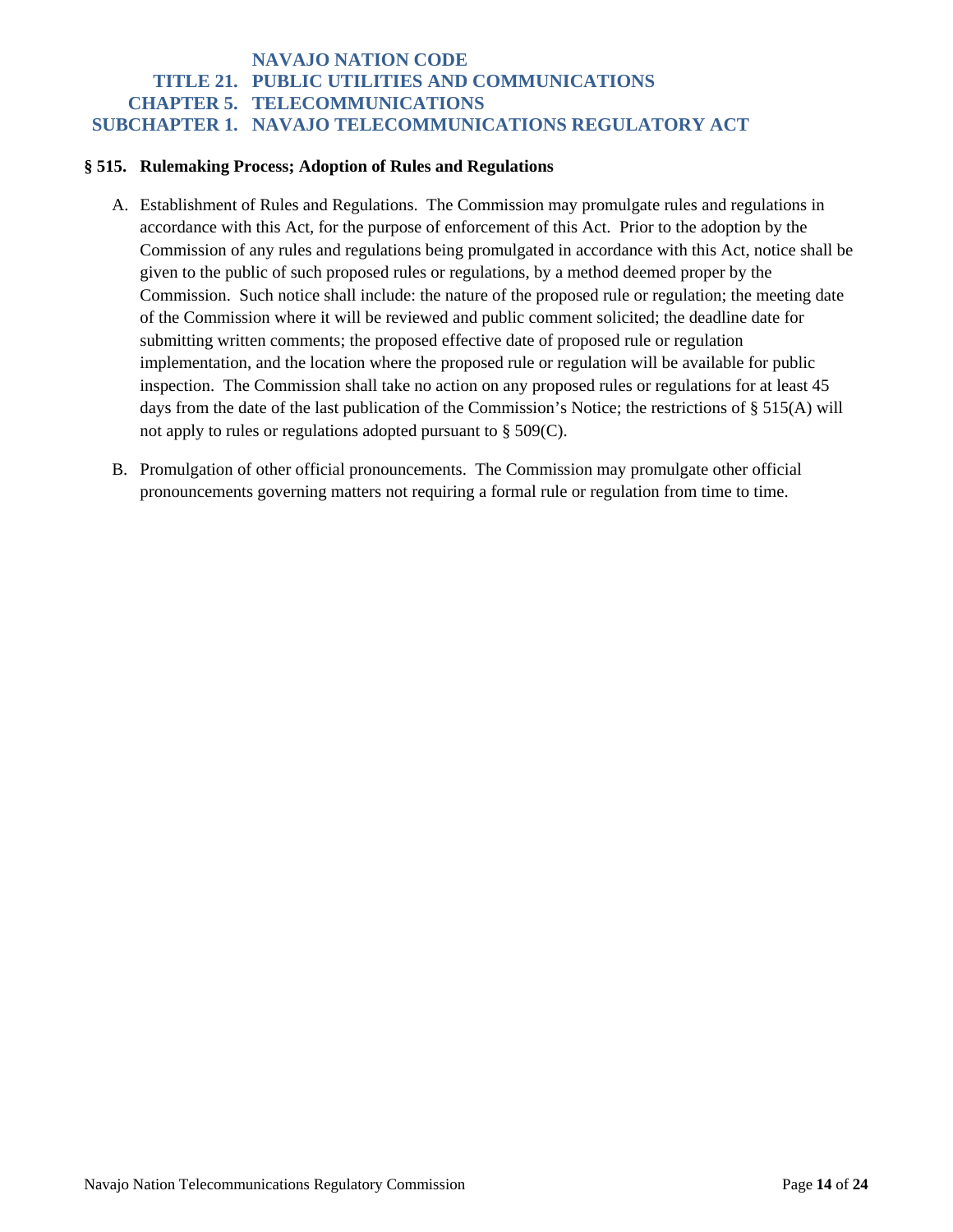#### **§ 516. Tariff Adjustments; Complaints; Notice of Hearings; Hearing; Evidence; Decisions; Appeal**

- A. Tariff Adjustment. Any person providing telecommunications services may apply to the Commission for a rate/service adjustment by filing an application in accordance with the Commission's then effective rules and regulations.
- B. Complaint. A written complaint may be filed by any person with the Commission by any person or by the Commission itself, in accordance with the Commission's rules and regulations. A complaint will detail the alleged act or omission of the person engaged in telecommunications which is asserted to be in violation of the Act or any decision, order, rule or regulation, or other official pronouncements of the Commission and will further contain the remedy or relief sought. A complaint may also be file by any person regarding the justness or reasonableness of any rates. The Commission is also authorized to initiate the filing of a complaint.
- C. Notice of Hearing. Upon the filing of a complaint, if it is determined by the Commission to establish probable cause, the Commission shall serve notice within ten days, upon the person complained of, an order to show cause why the person should not be ordered to cease operations. The notice shall specify the charge, time, date and place of hearing.
- D. Procedures for Hearing. The Commission shall conduct a full hearing on all matters properly brought before it. All such hearings will be held in accordance with the requirements of the rules and regulations adopted by the Commission.
- E. Decision and Order. After the conclusion of the hearing, the Commission shall make and enter its findings of facts, based upon the evidence presented at the hearing and supported by substantial evidence on the record as a whole. The Commission will further issue an order of its determination and decision based upon such findings and make know the effective date of such decision and order. Every order shall be in writing and signed by least a majority of the Commission membership, and should bear the seal of the Commission affixed thereto. A certified copy of such order shall be served upon each party to the proceeding or their legal counsel by certified mail.
- F. Reconsideration; Appeals. After an order or decision has been made by the Commission, any party to the proceeding may apply for reconsideration of any matter determined in said proceeding, in accordance with the Commission's rule and regulations. Any party adversely affected by the final decision or order of the Commission is entitled to seek judicial review by filing a notice of appeal with the Navajo Nation Supreme Court within 30 days following entry of the order and entered following reconsideration. No judicial review shall be allowed unless an application for reconsideration has been filed with and ruled upon by the Commission. Review of Commission actions in the Supreme Court will be on record made in the Commission and not de novo and will be limited to the determination of whether the decision and order of the Commission is supported by substantial evidence, is arbitrary, capricious or an abuse of discretion, is beyond the Commission's authority or otherwise contrary applicable Navajo Nation or Federal Law. The Supreme Court is empowered, to affirm, reverse or modify a decision and order of the Commission, or to remand the matter to the Commission for further action and it may stay the effect of the decision and order pending the appeal. The Commission will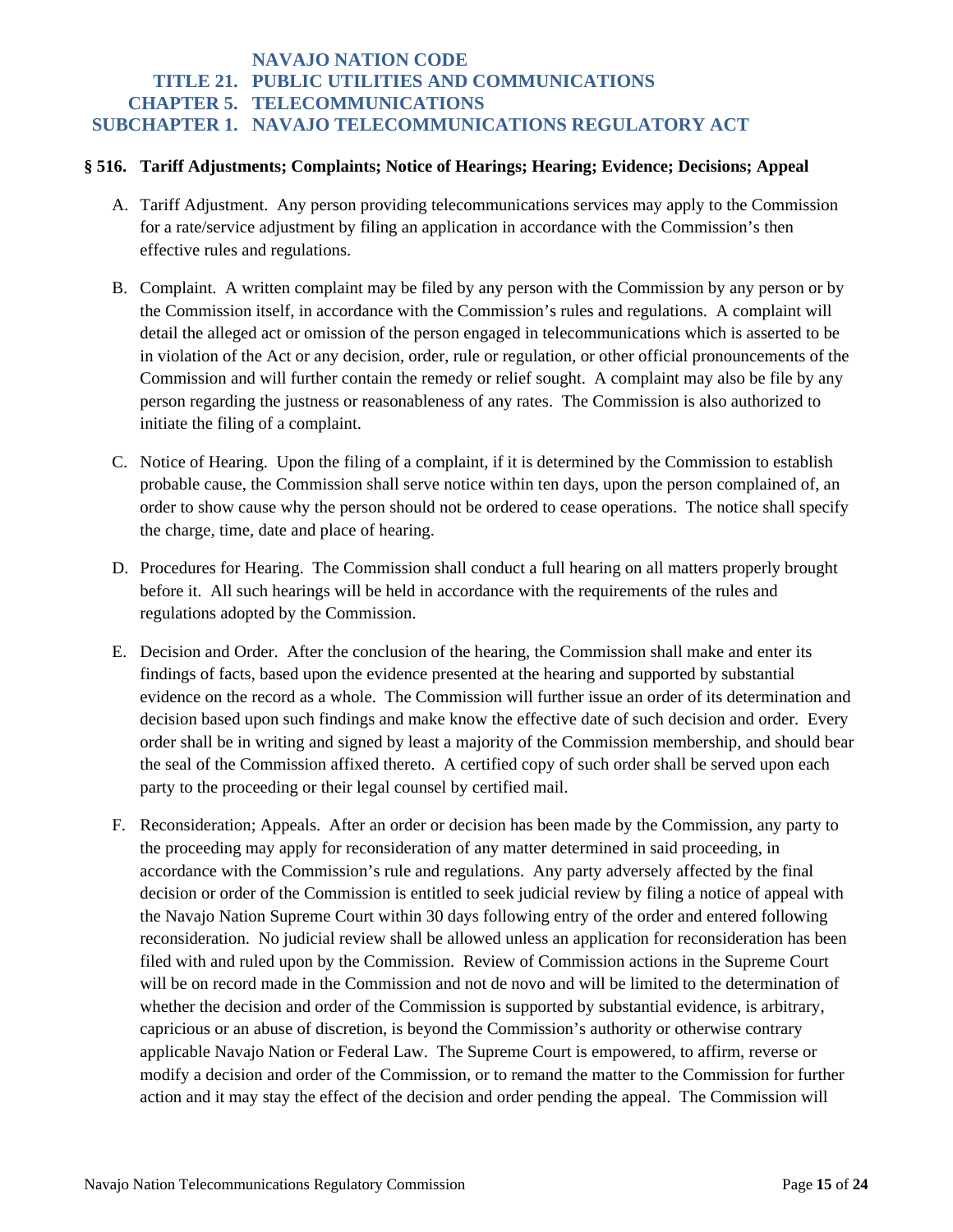determine by its rules and regulations whether the right of appeal will exist with respect to its adoption of any proposed rule or regulation.

- G. Jurisdiction of courts. The courts of the Navajo Nation are vested with jurisdiction:
	- 1. Over any and all persons subject to this Chapter;
	- 2. To hear and determine any challenges to the validity of this Chapter, either generally or as applied to any person, provided that the provisions of this § 516 and § 506 and the regulations which may be adopted pursuant thereto are complied with.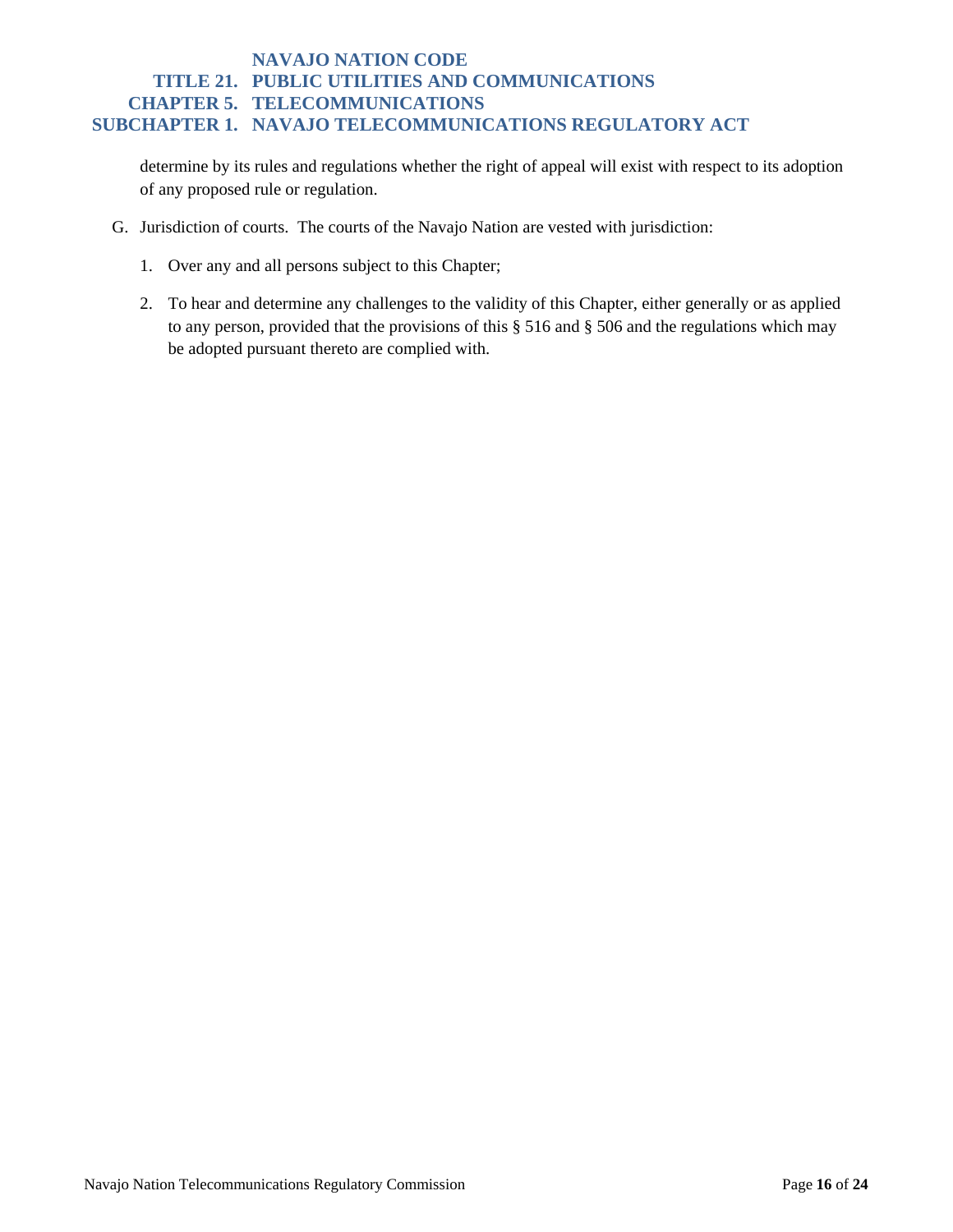#### **§ 517. Violations and Civil Penalties**

- A. Criminal Penalties. Any person engage in telecommunications who intentionally violates or fails to comply with the provisions of the Act or decision or order, rule or regulation, or other official pronouncement issued pursuant to the Act is guilty of an offense punishable as provided in § 506.
- B. Civil Penalties. Any person engage in telecommunications who violates any provision of the Act or decision, order, rule or regulation, or other official pronouncement of the Commission issued pursuant to that Act may be subject to a civil fine imposed by the Commission of not less than five hundred dollars (\$500.00) nor more than ten thousand dollars (\$10,000.00) for each violation provided the Commission will have the discretion to suspend, or impose probationary conditions for avoiding, the fine.
- C. Agency. In determining the existence of any offense under  $\S 517(A)$  or grounds for imposing any civil penalty under § 517(B), the act or omission of any officer, agent or employee of a person engaged in telecommunications, within the scope of his or her authority, duties or employment, shall be deemed to be the act or omission of the person engaged in telecommunications.

#### **§ 518. Injunctions; Show Cause Orders; Contempt**

The Commission may apply through the Office of the Attorney General of the Navajo Nation to any court of competent jurisdiction for injunctions to prevent continuing violations of any provision of the Act or of any rule, regulation, decision, order or other official pronouncement of the Commission issued pursuant to that Act, and for show cause orders to enforce any duly issued subpoena of the Commission, and such courts shall have power to grant such injunctions and show cause orders, and to enforce such injunctions and show cause orders by contempt procedure.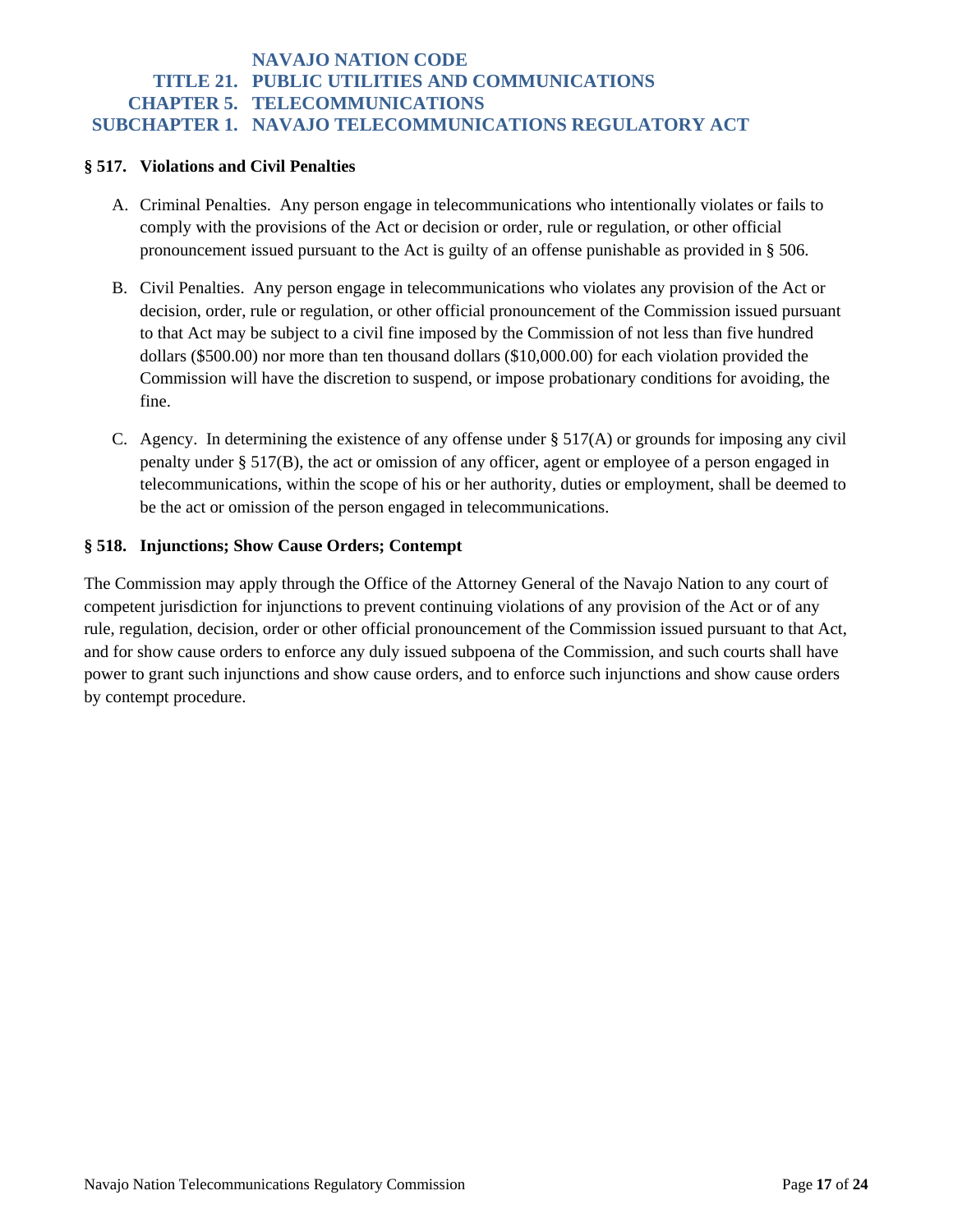### **§ 519. Telephone and Telegraph**

- A. Certificate of Convenience and Necessity. For the purpose of this Section, the Commission is vested with authority to grant a Certificate of Convenience and Necessity for the provision of telephone services as provided for § 510. Tariffs shall be established and amended in accordance with §§ 511 and 516. All telephone service providers shall comply with applicable laws, rules and regulations, decisions and orders governing leases, easements, licenses, certificates, permits or rights-of-way, and tariffs.
- B. Regulations of quality of service. The Commission may adopt rules and regulations, decisions and orders governing quality of service which may govern not only service transmission quality standards, but also the service itself. The Commission shall have the power to issue rules and regulations, decisions and orders governing the establishment of service, temporary service line connection, provision of service, billing and collection, resolution of customer disputes, termination of service and notice, and telecommunication service for the disabled, handicapped and the elderly, and like matters.
- C. Additions and/or extensions of service. Applications for additions and/or extensions to existing Certificates of Convenience and Necessity shall be addressed in accordance with rules and regulations of the Commission.
- D. Application of state/tribal intergovernmental agreement or state statues. The Commission in considering tariff rate approvals and adjustments of telephone services may, pursuant to its authority under § 511, employ state statues pertaining to rate regulations in accordance with intergovernmental agreements citing the necessity for deferring Commission authority and jurisdiction to the state in matters of rate regulation.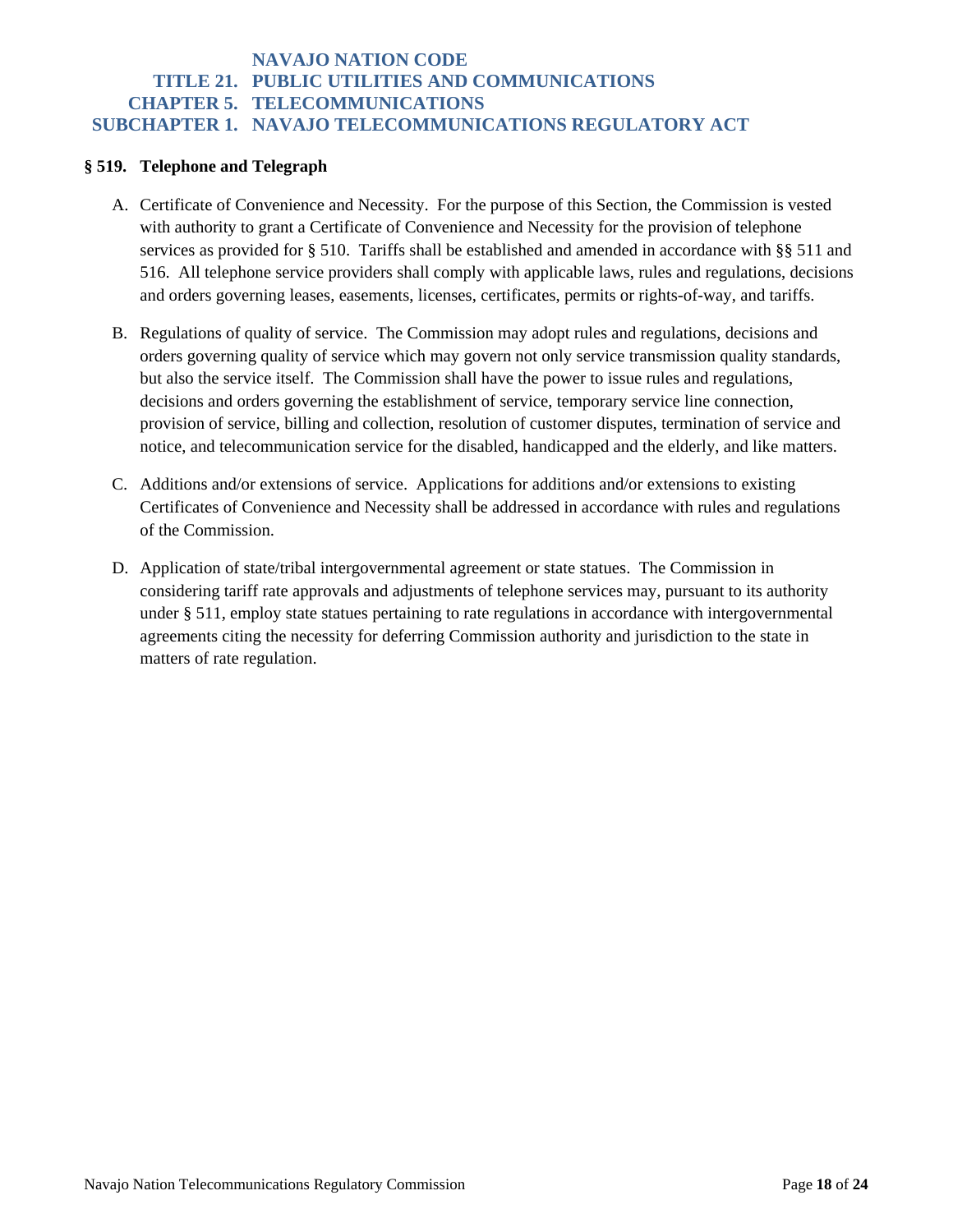#### **§ 520. Protection of Customer Privacy**

- A. Unlisted Number. It shall be the duty of phone companies providing services within the Navajo Nation not to disclose the number or address of a subscriber holding an unlisted number, except upon permission of said subscriber, or except by request by law enforcement and emergency authorities.
- B. Unlawful Use of Telephone.
	- 1. Preventing use of a telephone in an emergency; false emergency request for Telephone. It shall be unlawful for any person willfully to refuse to yield or surrender immediately the use of a party line or of a public telephone to another person for the purpose of permitting such person to report a fire, or summon police, or medical aid, or to communicate any other bona fide emergency. It is unlawful for any person to ask for or request the use of a party line or public telephone on the false pretext that such an emergency exists.
	- 2. Obscene or harassing telephone calls. It shall be unlawful for any person, with intent to annoy, abuse, threaten, or harass any person at the called number to: make any comment request, suggestion or proposal which is obscene, lewd, lascivious, filthy, or indecent; make a telephone call, whether or not conversations ensues, without disclosing upon the request of the person called the identity of the caller; make or cause the telephone of another repeatedly or continuously to ring; make repeated telephone calls, during which no conversation ensues; knowingly permit any telephone under his or her control to be used for any purpose prohibited by this Section.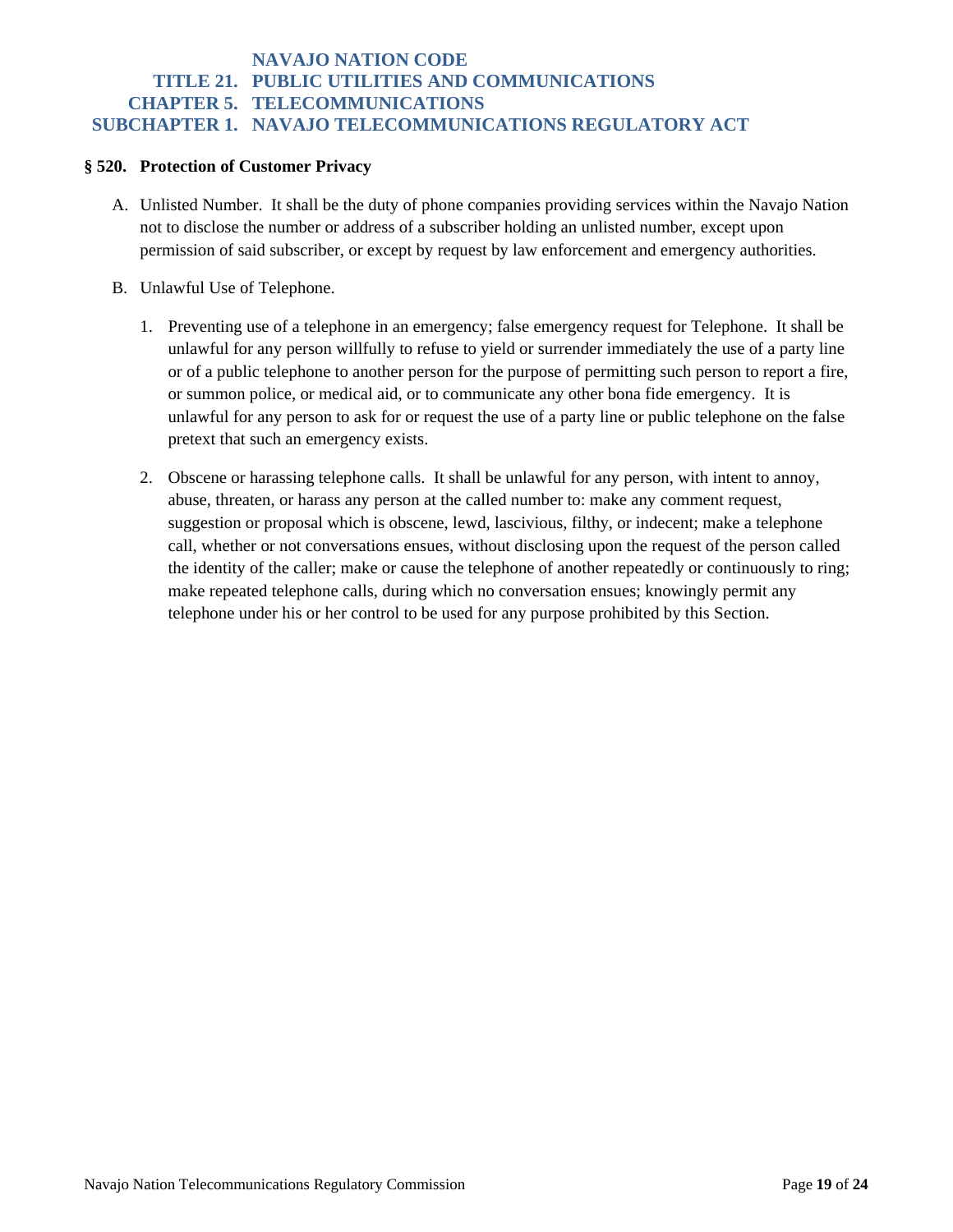#### **§ 521. Cable Television**

- A. Franchise
	- 1. Authority. For the purpose of this Section the Commission is vested with authority to grant franchises in defined boundaries for provision of cable television services, including pay cable services, premium and basic service within the Navajo Nation for a maximum period of 15 years. No person shall provide cable television services with the Navajo Nation without having been granted a franchise by the Commission. No exclusive franchises shall be granted for the whole part of the Navajo Nation. The Commission is authorized to issue and promulgate rules and regulations for franchise requirements, applications, franchise and other fees, tariff schedules, hearings, granting and denial procedures. The Commission is further authorized, subject to restrictions of applicable law, to regulate the rates for provision of cable television services, and other communication service provided over a cable system to cable subscribers, in accordance with §§ 511 and 516 of this Act.
	- 2. No Certificate of Convenience and Necessity. A person holding a validly issued franchise from the Navajo Nation to provide cable television services is not required also to hold a Certificate of Convenience and Necessity from the Navajo Nation.
- B. Revocation of Franchise. Non-compliance with provision of this Act or any duly adopted rule, regulation, decision, order, or official pronouncement of the Commission, or for good cause found to exist after a full and fair hearing of the Commission shall cause for revocation or termination of the franchise. Notice of such claim or complaint against the franchisee shall be given at least ten days before hearing with an opportunity for the franchisee to show why the franchise should not be revoked or terminated.
- C. Obtaining cable television services fraudulently; penalty. No person shall tamper with, or make connection with, the equipment providing cable television by mechanical, electrical, acoustical, or other means with intent to avoid payment of the lawful charges for cable television service. In addition to other sanctions provided in the Act, any person violating the provisions of this Section shall be liable to the cable television operator for reasonable damages plus reasonable attorneys' fees and costs.
- D. Satellite Dish. Any person, using a satellite dish for retransmission of cable television for hire, monetary consideration or reimbursement shall be subject to the provisions of this Act except for those systems expressly preempted by applicable federal law as non-regulated.
- E. Obscenity indecency; penalties. It is unlawful for any person providing cable television services within the Navajo Nation to broadcast in any way produce, transmit, process or distribute by video programming, obscene or indecent material. This Section of § 521(E) will not become effective until the Commission has issued and promulgated rules and regulations defining "obscene" and "indecent".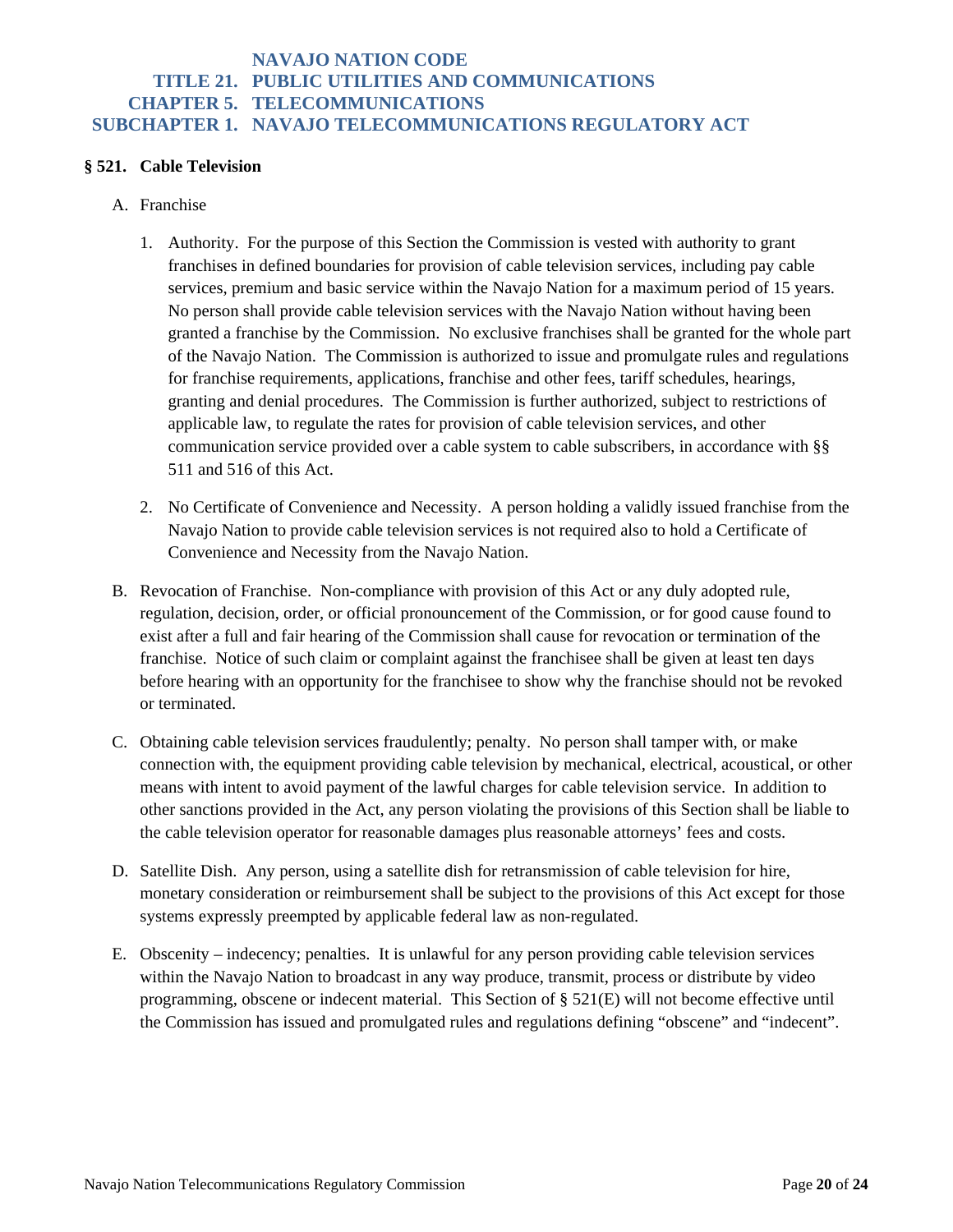#### **§ 522. Other Television Delivery Systems**

- A. Purpose. Pursuant to regulatory guidance of the FCC, the Commission may issue, promulgate and enforce rules and regulations governing multi-point distribution systems, multi-channel-multi-point distribution systems, satellite main antenna systems, direct broadcast systems, two-way television systems, and any other television programming delivery systems involving the use of microwave, fiber optic, and other video technology, video storage devices, and electromagnetic spectrum frequencies, and those technologies evolve into commercial or private use on the Navajo Nation.
- B. Commercial delivery systems. Any person providing television programming delivery services for the purpose of generating revenues for subscribers must adhere to the rules and regulations, decisions, orders, or other official pronouncements of the Commission.
- C. Non-profit delivery systems. Any person providing television programming delivery services in a nonprofit capacity, or as a public service, must also adhere to the rules and regulations, decisions, orders, or other official pronouncements of the Commission.

### **§ 523. Regulation of Telemarketing and/or Television Marketing**

The Commission may issue, promulgate and enforce rules and regulations governing telemarketing and/or television marketing within the Navajo Nation.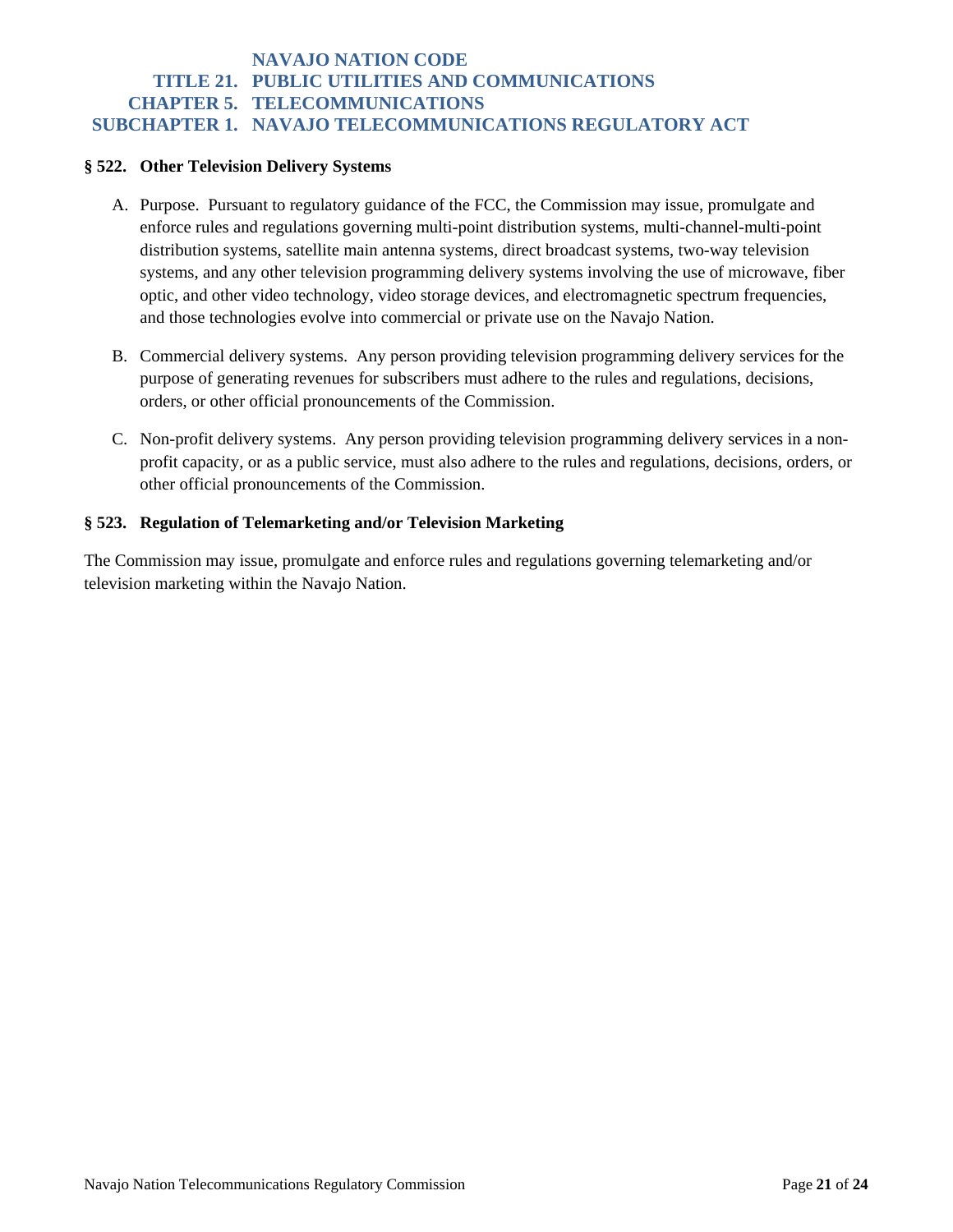#### **§ 524. Attachments to Poles, Ducts and Conduits**

- A. The Commission is authorized to issue and promulgate rules and regulations governing the use of public utility facilities.
	- 1. Joint/Pole Use. In order to provide efficient and quality telephone and cable services, the Commission may authorize joint use of public utility poles, ducts, and conduits located within the Navajo Nation, owned or controlled by a public utility company. All joint use agreements including the compensation provisions thereof for wire or cable attachment to a pole, duct, or conduit must be approved by the Commission. Upon the approval of the joint use agreement for pole attachments, all persons to such agreement shall have the right to use or share in and enjoy the use of the right-of-way easement granted to the pole owner.
	- 2. Disputes. Disputes concerning terms and conditions, including rental rates, of the joint use agreement for attachments shall be resolved by the Commission at a full and fair hearing conducted for that purpose pursuant § 516 of this Act, and in accordance with the Commission's rules and regulations.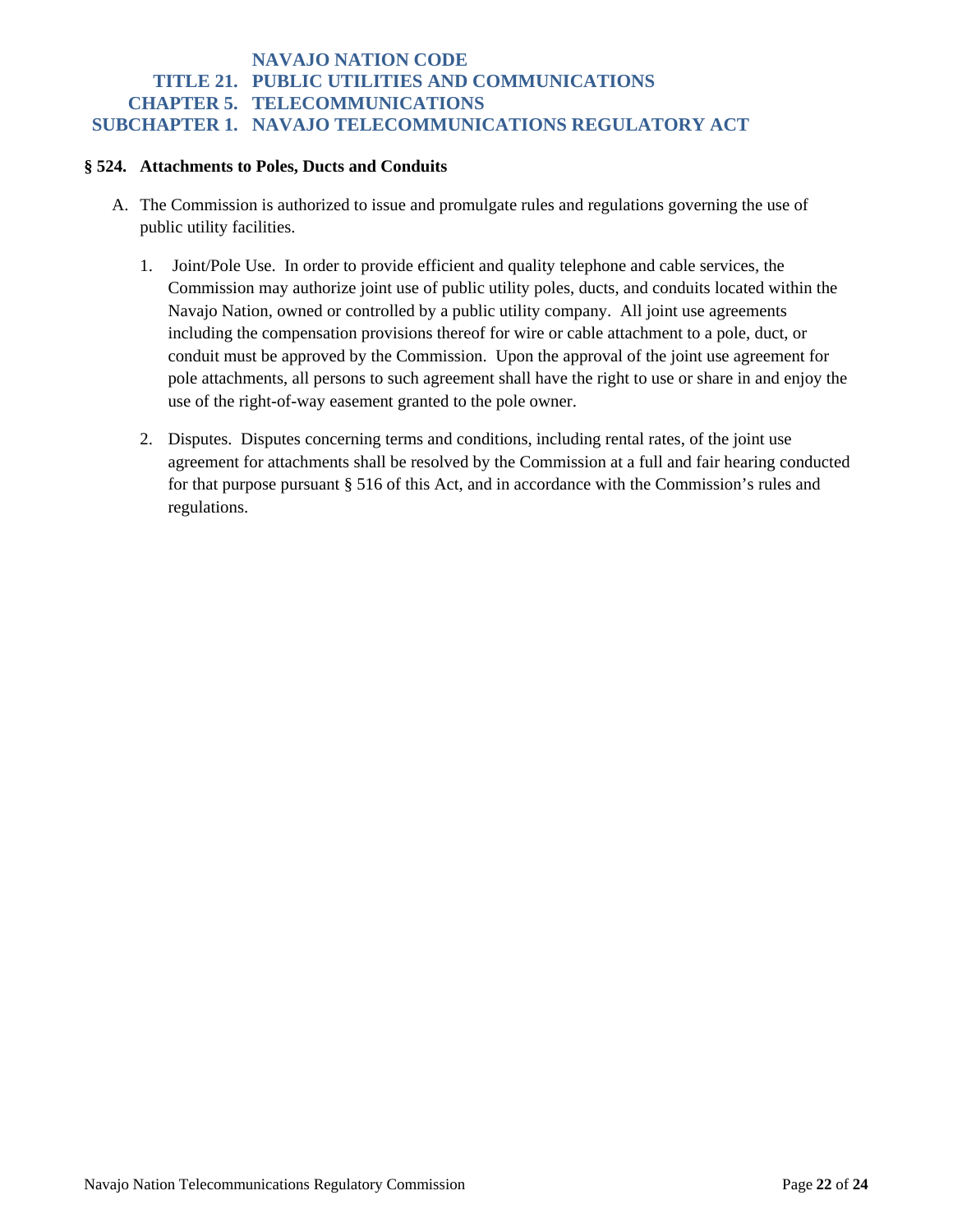#### **§ 525. Radio and Television**

- A. The purpose of this Section is to further the development of television reception to areas of the Navajo Nation not presently receiving this service.
- B. The Radio Frequency Environment. Subject to applicable federal law, the radio frequency environment as define by § 503(H) is recognized by the Navajo Nation as a Navajo Nation resource. The Commission shall have the authority to review, develop, and issue policy to ensure that this resource is utilized to the fullest extent possible for the future benefit of the Navajo Nation and its residents subject to applicable federal law.
- C. Leases, easements, licenses, permits, rights-of-way. Any person engaged in broadcasting, seeking to install, construct, operate, or maintain any radio or television station, translator station, facility, tower, microwave equipment, or apparatus, prior to such installation, construction, operation, or maintenance shall file with the Commission evidence of compliance with applicable laws of the Navajo Nation and the federal government, governing leases, easements, licensing, permits, or rights-of-way.
- D. Application of FCC Doctrines. Any person engaged in broadcasting shall be subject to the FCC doctrines and rules, including, but not limited to, "the fairness doctrine", "equal access time", "personal attach" and "political editorializing" as such doctrine may be further defined and clarified by the rules and regulations of the Commission.

#### **§ 526. Radio Communications Systems**

- A. Authorization; Rules and Regulations. For purposes of this § 526, the establishment and operation of maintenance facilities for the Navajo Nation radio systems are authorized. The Commission is vested with the authority to issues, promulgate, and enforce rules and regulations for the provision of two-way radio service on the Navajo Nation. Any holder of any class of FCC radio license will adhere to the rules and regulations of the Commission pertaining to the Certificate of Convenience and Necessity when two-way radio services are provided by a person to a customer with the intent to generate revenue or profit.
- B. Filing of certified copy of license. Any holder of any class of FCC radio license, excluding citizens band radio, shall maintain on file with the Commission, a certified copy of that license.
- C. Protection of Public. It shall be unlawful to use two-way radio communications to transmit messages which abuse or further the fraudulent use of such apparatuses of facilities.